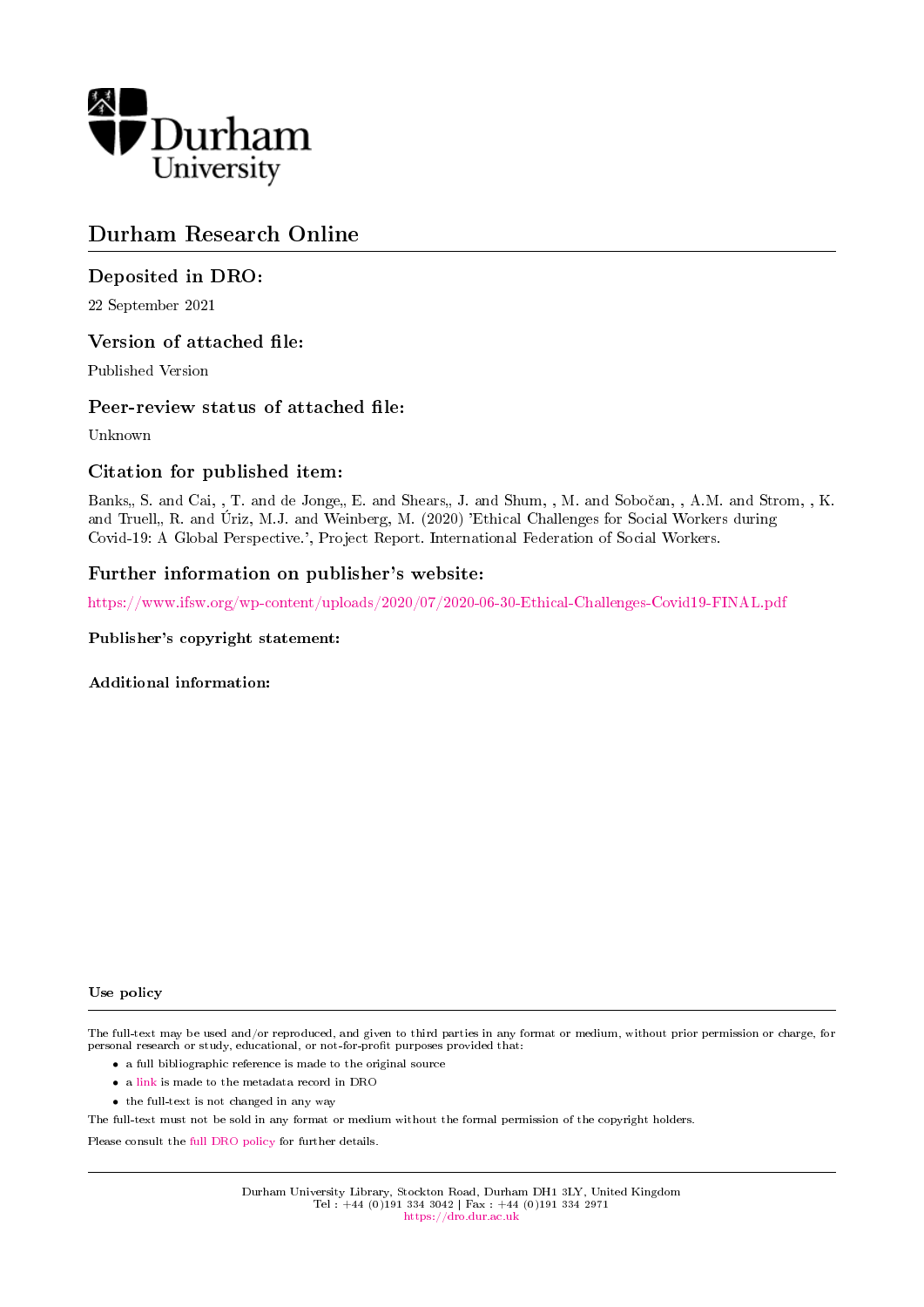

SOCIAL WORK **RESPONDS** TO COVID-19

# ETHICAL CHALLENGES FOR SOCIAL WORKERS **DURING COVID-19: A GLOBAL PERSPECTIVE**

Sarah Banks, Tian Cai, Ed de Jonge, Jane Shears, Michelle Shum, Ana M. Sobo**č**an, Kim Strom, Rory Truell, María Jesús Úriz, Merlinda Weinberg

THE INTERNATIONAL FEDERATION OF SOCIAL WORKERS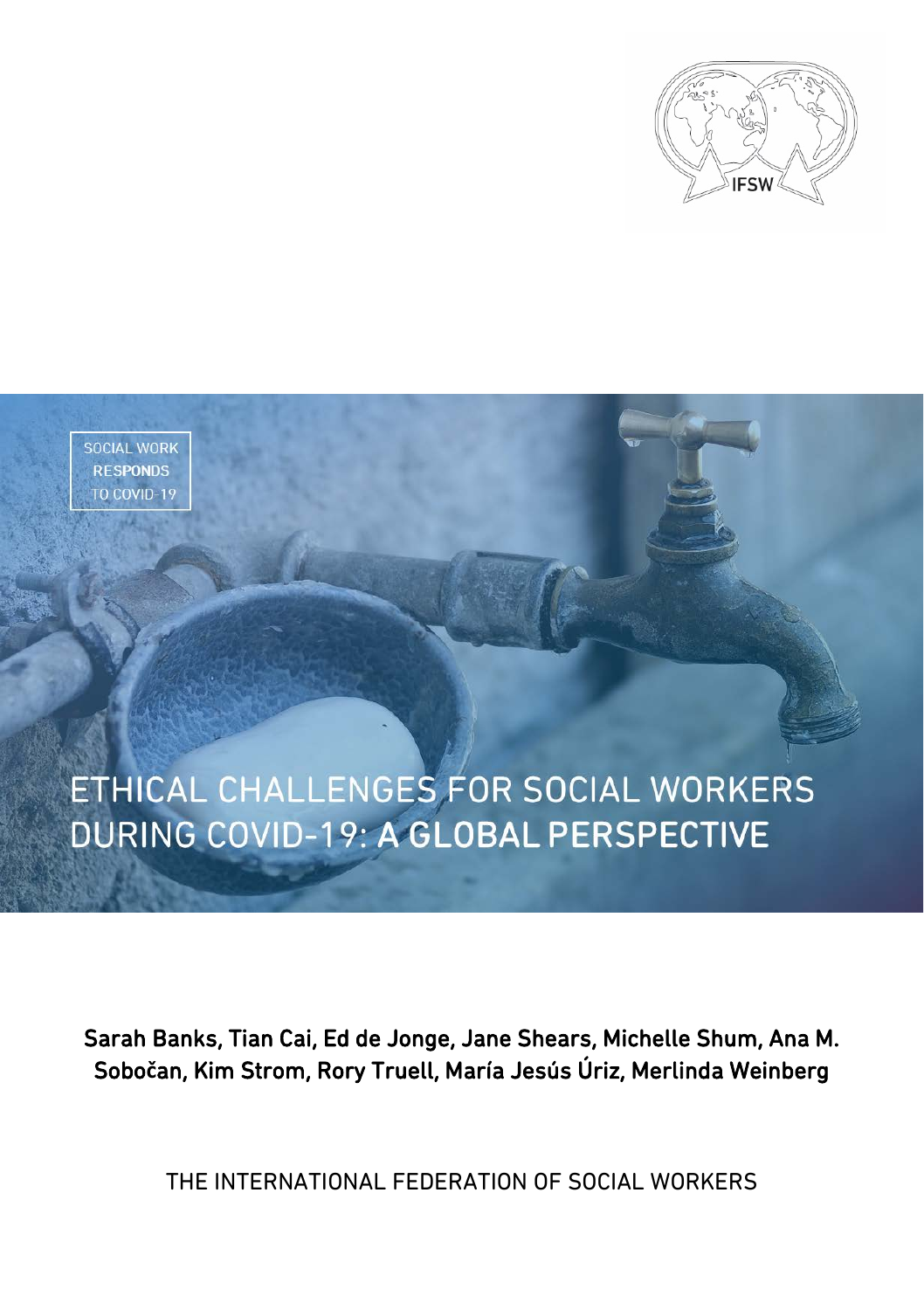Published by The International Federation of Social Workers Maiengässli 4, 4310 Rheinfelden, Switzerland

Cover Design & Layout: Pascal Rudin 29 June 2020

Web: www.ifsw.org Email: global@ifsw.org

ISBN 978-3-906820-21-7 (PDF)

Users of this document are free to quote from it in other publications and to reproduce sections for teaching and learning, provided the source is cited as follows: Banks, S., Cai, T., de Jonge, E., Shears, J., Shum, M., Sobočan, A. M., Strom, K., Truell, R., Úriz, M. J., Weinberg, M. (2020) *Ethical challenges for social workers during Covid-19: A global perspective*, Rheinfelden, Switzerland: International Federation of Social Workers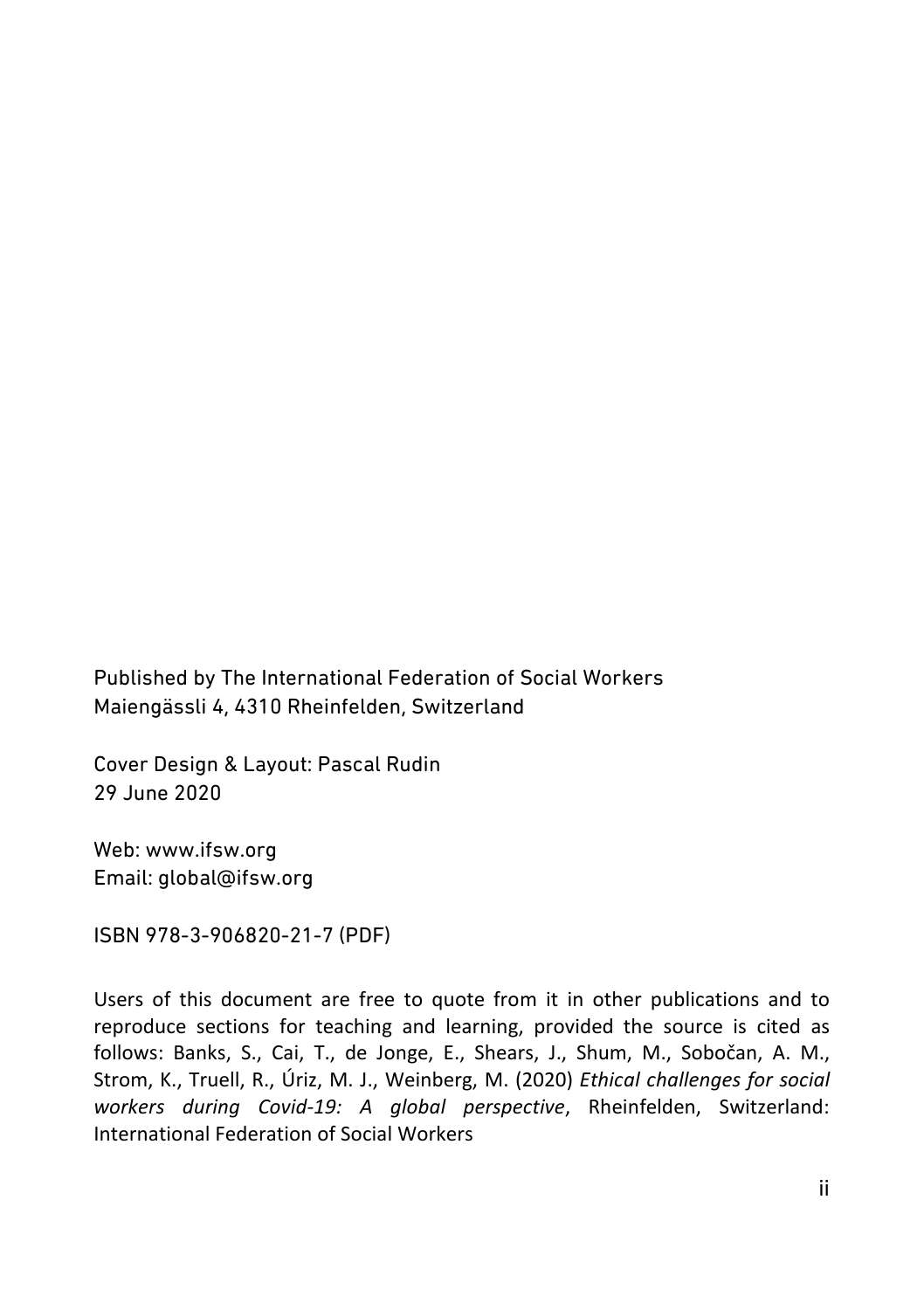# Table of contents

| <b>Executive summary</b><br><b>Introduction</b><br><b>Methods</b><br>A note about terminology<br><b>Commonalities and differences</b> |                                                                                                                                                                                                                                      |    |    |                                                                                                                                                                                                  |    |
|---------------------------------------------------------------------------------------------------------------------------------------|--------------------------------------------------------------------------------------------------------------------------------------------------------------------------------------------------------------------------------------|----|----|--------------------------------------------------------------------------------------------------------------------------------------------------------------------------------------------------|----|
|                                                                                                                                       |                                                                                                                                                                                                                                      |    |    | <b>Discussion of findings</b>                                                                                                                                                                    | 6  |
|                                                                                                                                       |                                                                                                                                                                                                                                      |    | 1. | Creating and maintaining trusting, honest and<br>empathic relationships via phone or internet with<br>due regard to privacy and confidentiality, or in<br>person with protective equipment.      | 6  |
|                                                                                                                                       |                                                                                                                                                                                                                                      |    | 2. | Prioritising service user needs and demands, which<br>are greater and different due to the pandemic,<br>when resources are stretched/unavailable and full<br>assessments are often not possible. | 9  |
|                                                                                                                                       |                                                                                                                                                                                                                                      |    | 3. | Balancing service user rights, needs and risks<br>against personal risk to social workers and others,<br>in order to provide services as well as possible.                                       | 12 |
| 4.                                                                                                                                    | Deciding whether to follow national and<br>organisational policies, procedures or guidance<br>(existing or new) or to use professional discretion in<br>circumstances where the policies seem<br>inappropriate, confused or lacking. | 14 |    |                                                                                                                                                                                                  |    |
| 5.                                                                                                                                    | Acknowledging and handling emotions, fatigue and<br>the need for self-care, when working in unsafe and<br>stressful circumstances.                                                                                                   | 17 |    |                                                                                                                                                                                                  |    |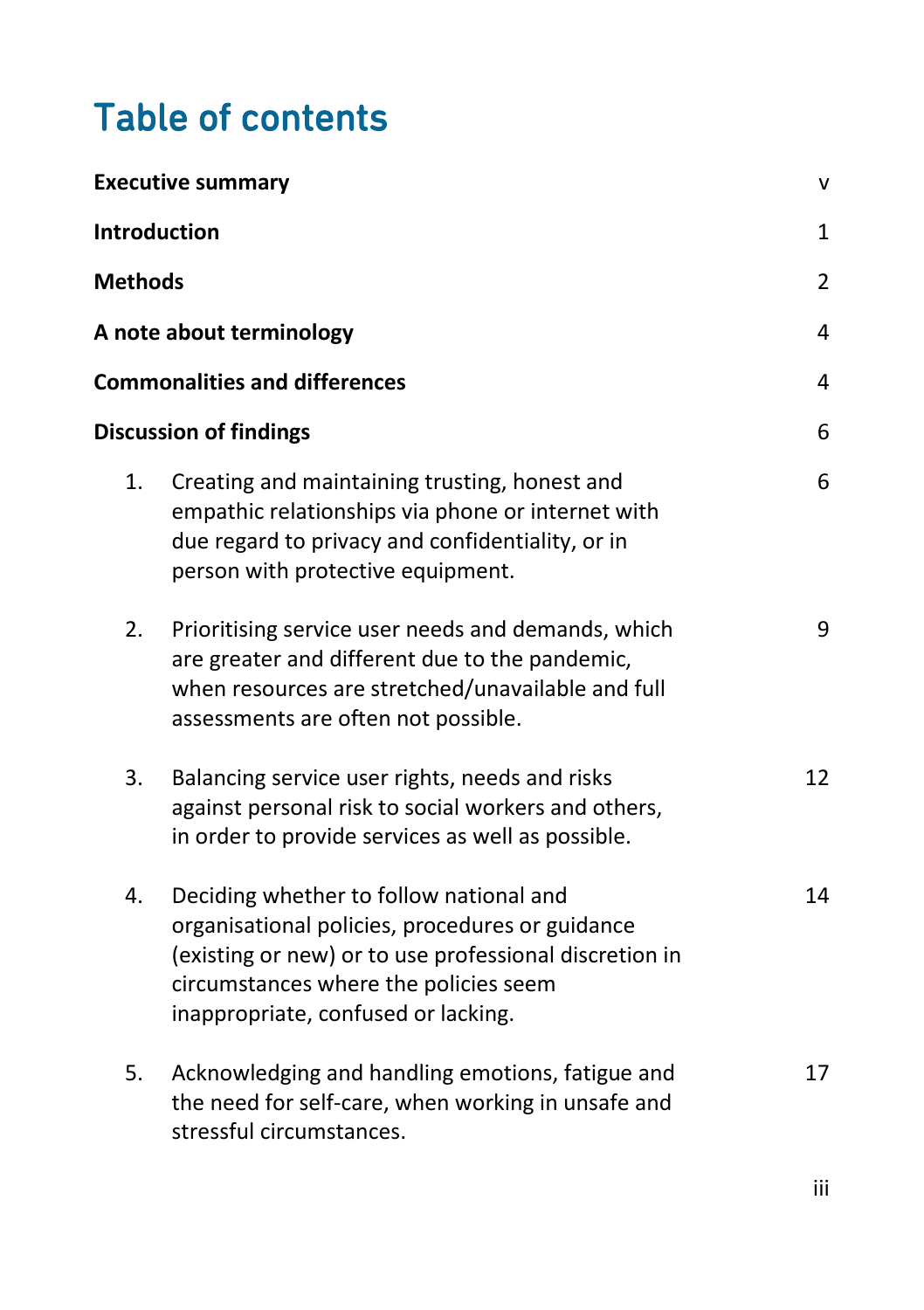| 6.                                     | Using the lessons learned from working during the<br>pandemic to rethink social work in the future. | 19 |
|----------------------------------------|-----------------------------------------------------------------------------------------------------|----|
| <b>Conclusions and recommendations</b> |                                                                                                     |    |
|                                        | <b>Acknowledgements</b>                                                                             | 24 |
|                                        | Appendix 1: The Social Work Ethics Research Partnership                                             | 25 |
|                                        | Appendix 2: The survey questions                                                                    | 26 |
| Appendix 3: The respondents            |                                                                                                     | 28 |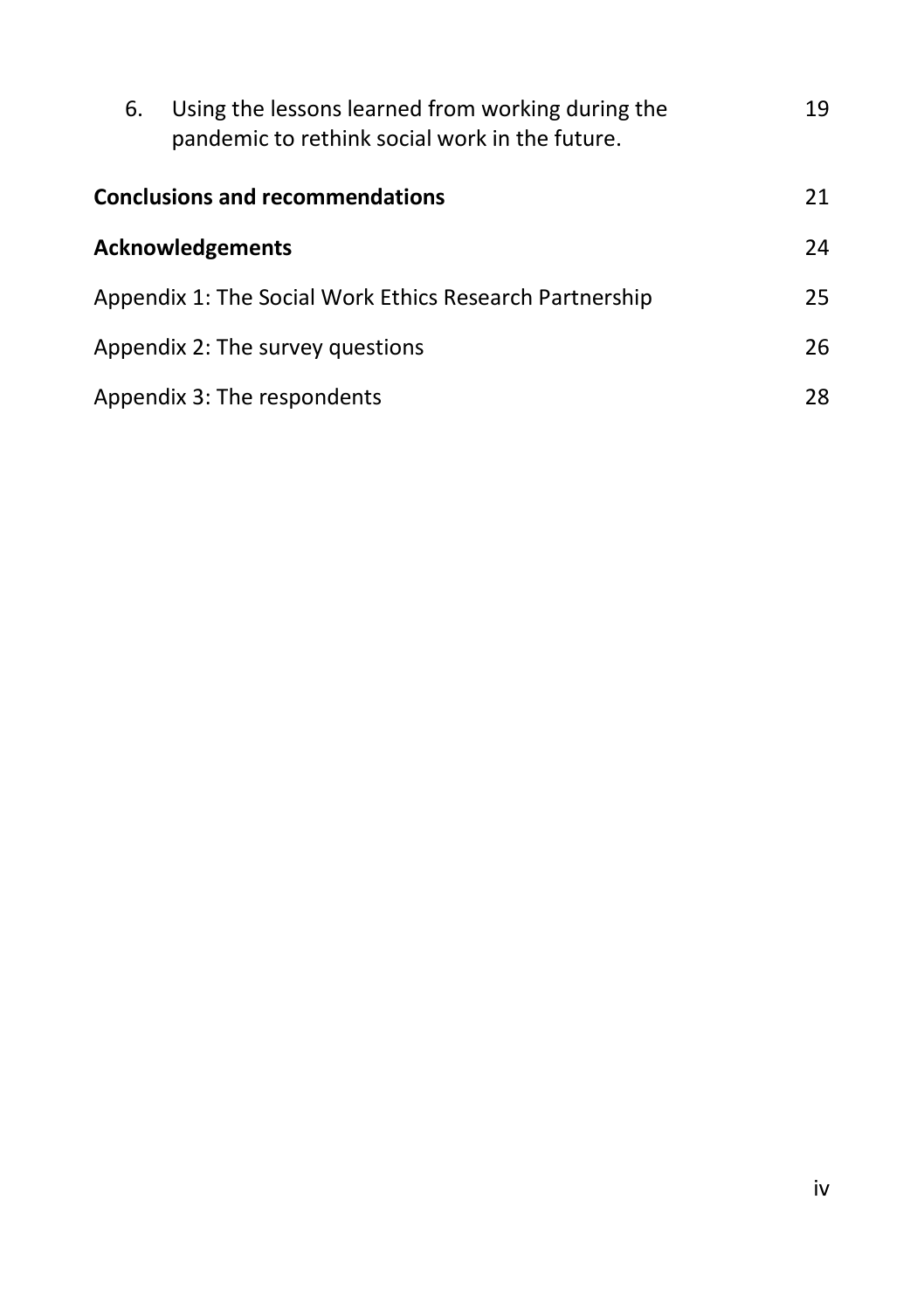# <span id="page-5-0"></span>Executive summary

This report summarises the findings of an international study of the ethical challenges faced by social workers during the Covid-19 pandemic, undertaken during 6th-18th May 2020. 607 responses from 54 countries were received via an online survey, additional interviews and local surveys. Six key themes relating to social workers' ethical challenges and responses were identified:

- 1. Creating and maintaining trusting, honest and empathic relationships via phone or internet with due regard to privacy and confidentiality, or in person with protective equipment.
- 2. Prioritising service user needs and demands, which are greater and different due to the pandemic, when resources are stretched or unavailable and full assessments often impossible.
- 3. Balancing service user rights, needs and risks against personal risk to social workers and others, in order to provide services as well as possible.
- 4. Deciding whether to follow national and organisational policies, procedures or guidance (existing or new) or to use professional discretion in circumstances where the policies seem inappropriate, confused or lacking.
- 5. Acknowledging and handling emotions, fatigue and the need for selfcare, when working in unsafe and stressful circumstances.
- 6. Using the lessons learned from working during the pandemic to rethink social work in the future.

The study concludes that Covid-19 and measures to control and prevent its spread have restricted the services and responsibilities usually carried out by social workers, while generating new needs and demands. Social workers have both struggled and worked creatively to meet needs in risky and uncertain situations, and to respect people's rights to privacy and involvement in important decisions about their lives. Policy and practice recommendations to create better conditions for ethical practice in social work during pandemic and crisis conditions include: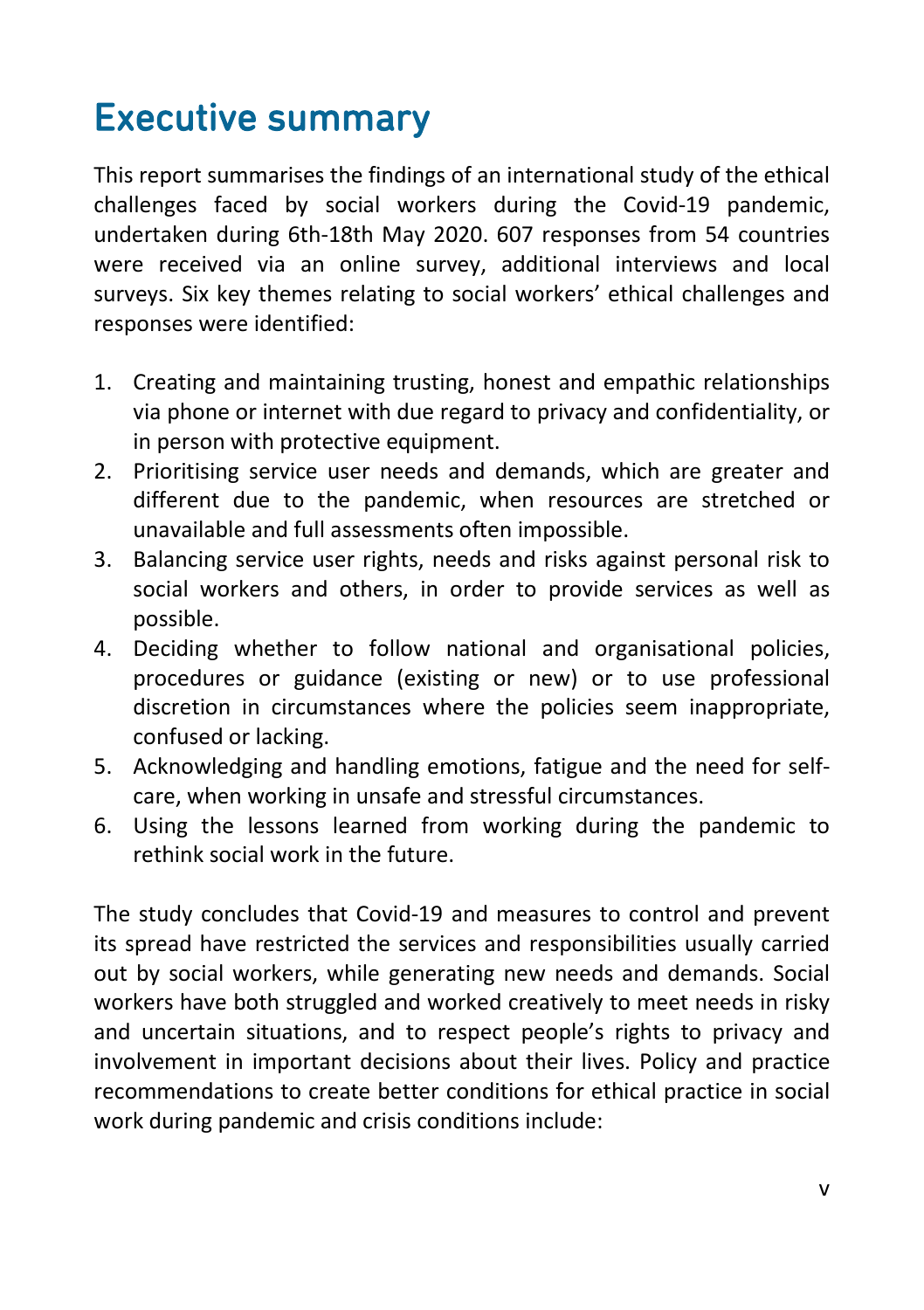*Social workers* need to: rethink how to apply professional values and principles in new contexts; engage in ethical deliberation with colleagues; be aware of the impact of exhaustion and emotion on their capacity to see the full ethical implications of situations and to treat people with respect, empathy and compassion; and raise with employers, professional associations and policymakers the serious harms and inequities experienced by people during the pandemic, the difficulties in delivering social work services and proposals for improvements.

*Social work employers* should: ensure all social workers and students on placement are supported through regular supervision and team meetings; develop guidance with frontline workers about how to operate safely and ethically; monitor levels of stress amongst staff and ensure adequate rest and recuperation: provide necessary hygiene equipment and safety measures; advocate to governments and draw attention to gaps in welfare systems and the need for improvements.

*National and international associations of social workers (including*  **IFSW)** have key roles in: highlighting systemic factors putting some populations at risk and the vital role of social safety nets; intensifying efforts to collect evidence on conditions for social workers and service users; advocating strongly with employers and governments to recognise social work roles and provide better guidance for maintaining services; and continuing to develop ethical guidance for social workers and employers and spaces for peer support and learning about ethical dilemmas in practice.

*Governments* need to: recognise the critical role played by social workers in providing and supporting social and community-based care during a pandemic; acknowledge social workers as key workers; ensure provision of the necessary hygiene and protective resources; issue clear guidelines on how to maintain social work services during a pandemic, keeping services open while operating as effectively and safely as possible.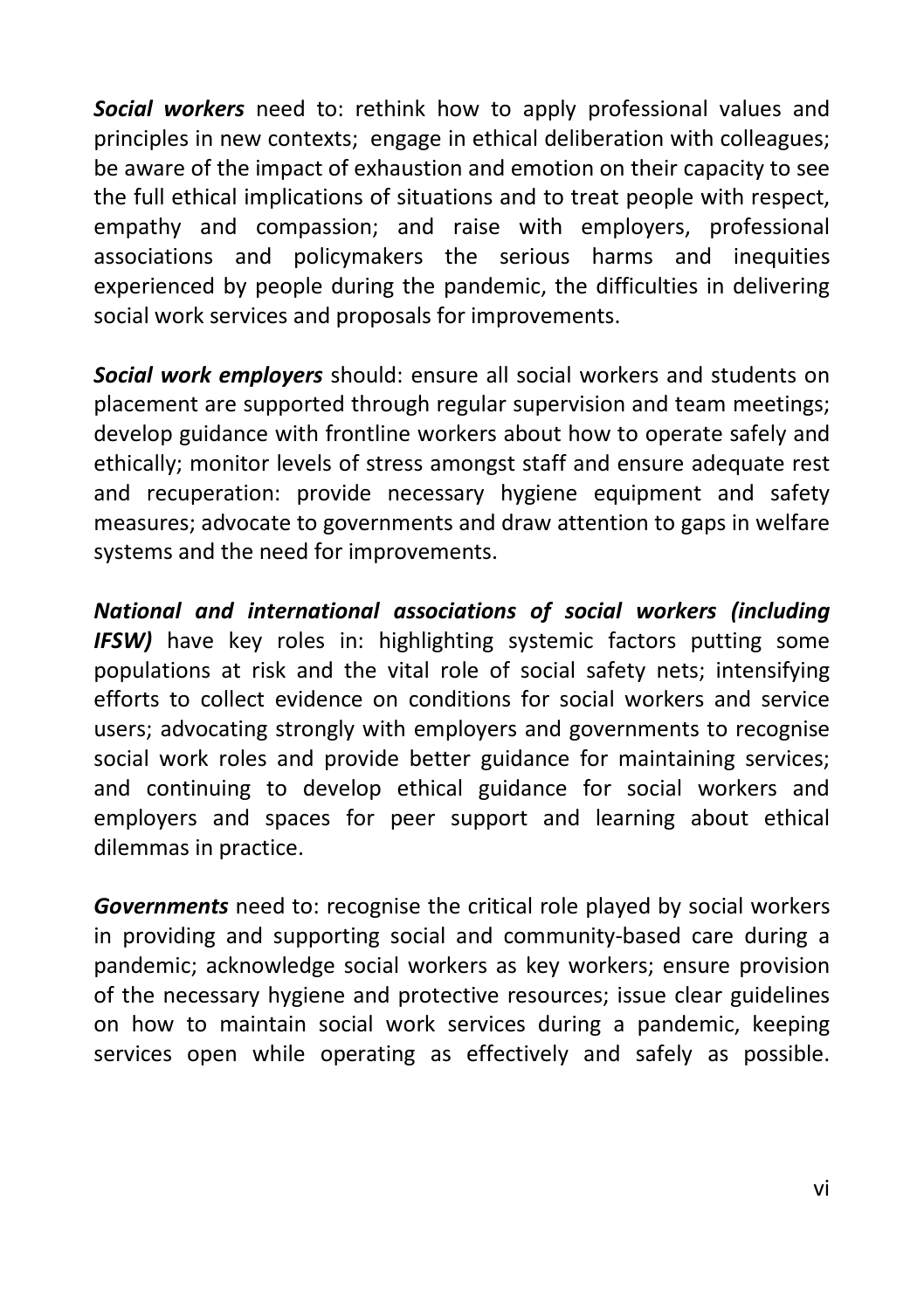## <span id="page-7-0"></span>Introduction

*It is difficult to stay in contact with clients with lockdown in place. Social workers are fearful to conduct home visits, in case they get the virus. Our clients in townships and rural areas and informal settlements live in unhygienic circumstances anyway. So, the chance of them contracting Corona[virus] is high. Yet telephonic counselling is challenging due to poor reception. Many clients also change their cell phone numbers so you can't get them. None of them have landlines. Skype, etc, is not viable due to data costs and reception.* (Social Worker, South Africa)

*In the latest weeks I've listened to a lot of people crying … and I can't stay near those people ... and often and always I asked to myself if I can cry with them. For them. (*Social Worker, Italy)

This report summarises the findings of an international study of the ethical challenges faced by social workers during the Covid-19 pandemic, undertaken during 6th-18th May 2020.

The study was conducted by a group of academic researchers, in partnership with the International Federation of Social Workers (IFSW) (See Appendix 1). A small grant for research assistance was received from Durham University (UK). The aim was to gain qualitative insights into matters relating to ethics in practice, rather than quantify the incidence of different types of ethical challenge.

The objectives were to understand and identify:

- the specific ethical challenges arising in the circumstances of Covid-19;
- how social workers were responding:
- the moral impact on social workers;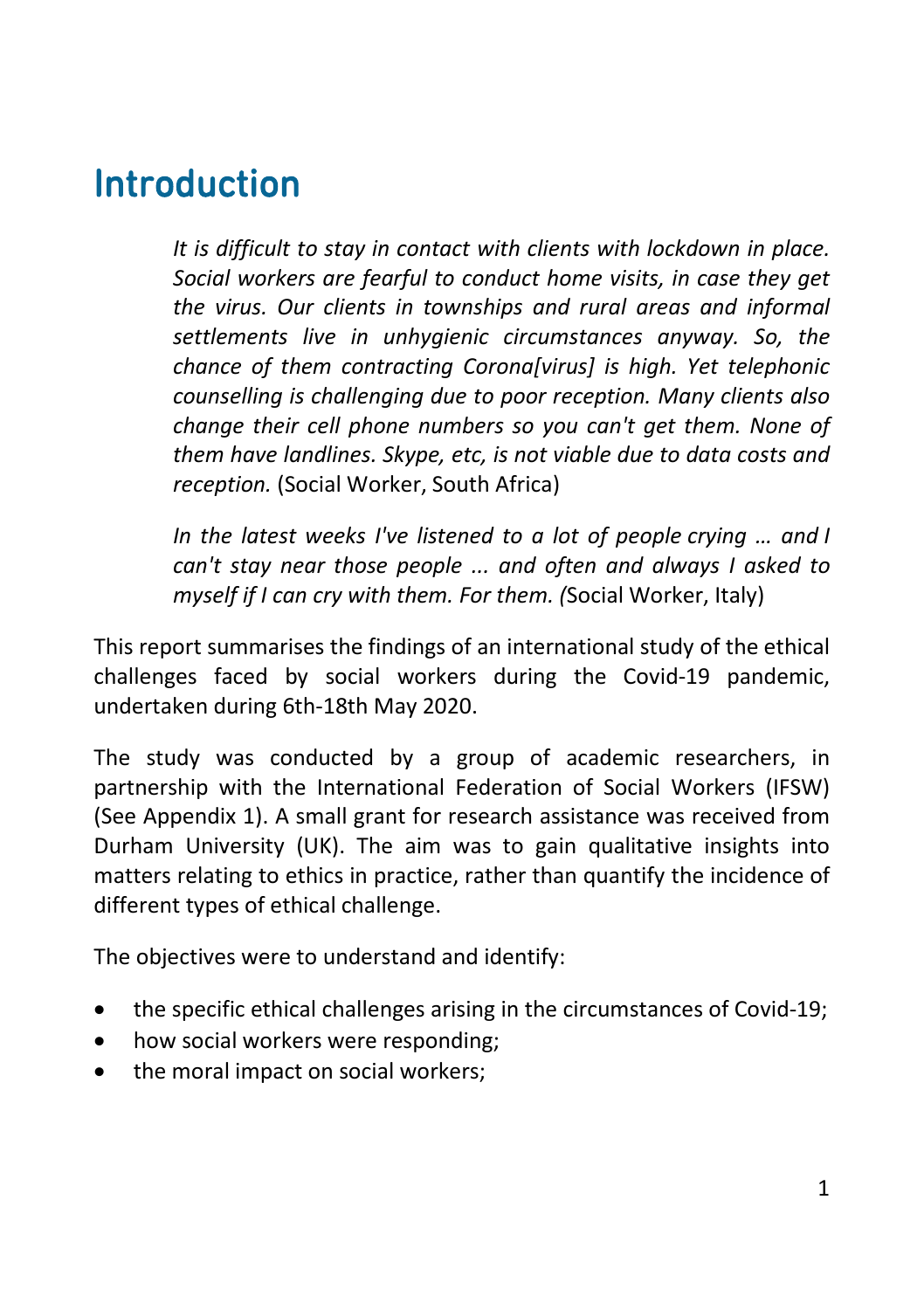what further guidance could be given to support ethical decisionmaking in a crisis.

The background to the pandemic and the role of social workers around the world is given in the IFSW publication by Rory Truell, *Covid-19: The struggle, success and expansion of social work,* published on 18th May 2020 [\(www.ifsw.org/covid-19-the-struggle-success-and-expansion-of](http://www.ifsw.org/covid-19-the-struggle-success-and-expansion-of-social-work/)[social-work\)](http://www.ifsw.org/covid-19-the-struggle-success-and-expansion-of-social-work/). This document builds on that report, focusing specifically on the ethical dimensions of social workers' everyday practice. It sheds a spotlight on the often invisible labour undertaken by social workers to respect people's rights, weigh up risks, be fair and compassionate, and advocate for socially just change ('ethics work').

## <span id="page-8-0"></span>**Methods**

An online survey form was used to ask two main questions (see Appendix 2 for more details):

- 1. Briefly describe some of the ethical challenges you are facing/have faced during the Covid-19 outbreak.
- 2. Please give more details of a particular situation you found ethically challenging.

Ethical challenges were described as:

situations that give you cause for professional concern, or when it is difficult to decide what is the right action to take. This may be a situation facing you, or something you have come to hear about from others.

Invitations to complete the online form were distributed via the IFSW website and mailing lists of national associations, and also by members of the research team reaching out through other international, national and local networks. A webinar co-hosted by the IFSW and the Social Work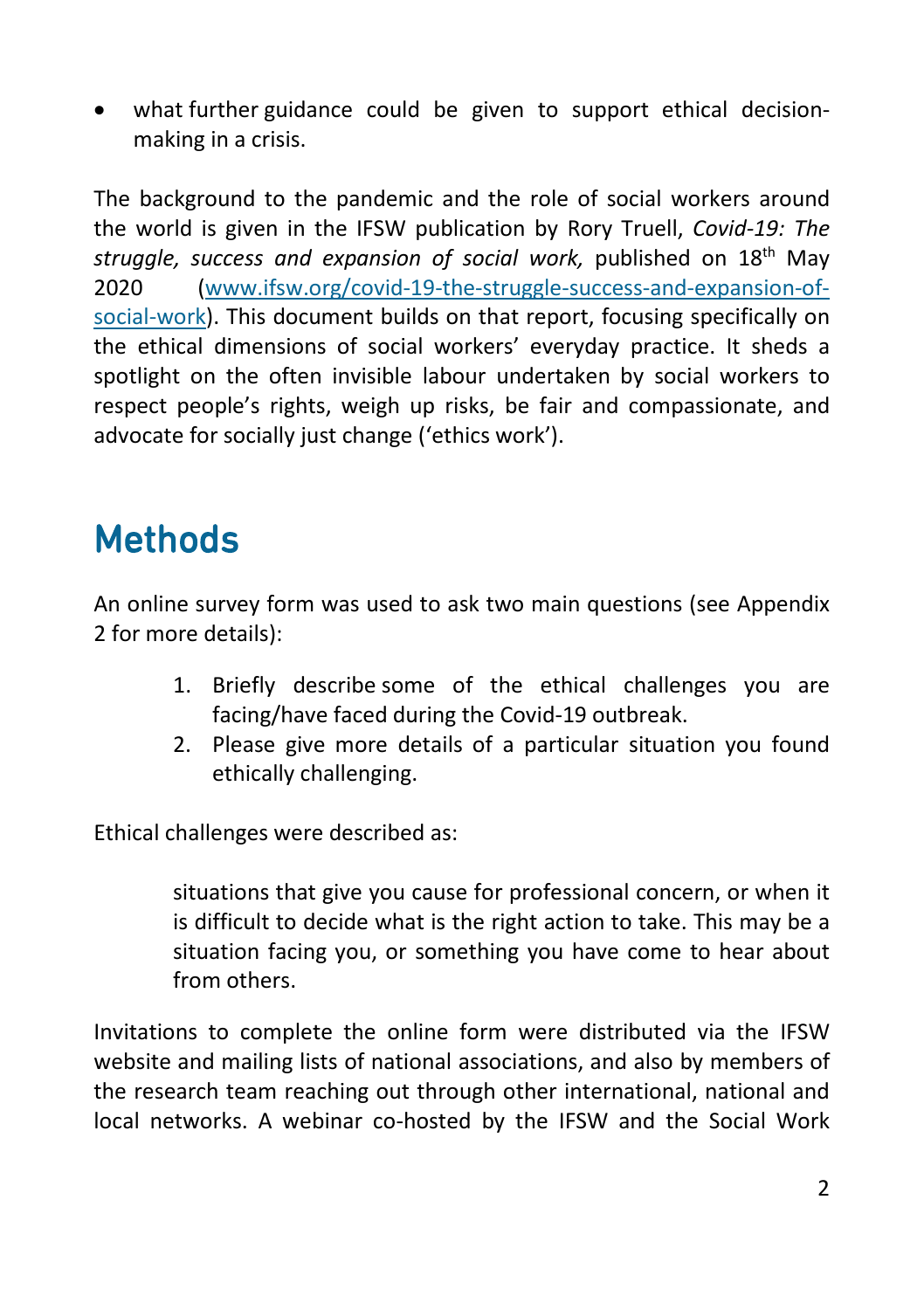Action Network on 14 May 2020 on 'Ethical challenges for social workers during Covid-19' [\(www.ifsw.org/iv-webinar-ethical-challenges-for-social](http://www.ifsw.org/iv-webinar-ethical-challenges-for-social-workers-during-covid-19/)[workers-during-covid-19\)](http://www.ifsw.org/iv-webinar-ethical-challenges-for-social-workers-during-covid-19/) also gave an opportunity to publicise the study and gain perspectives from around the world. Additionally, an IFSW Africa webinar on 'Covid-19: social work practice, ethical dilemmas and human rights concerns' on 4th May 2020 [\(www.ifsw.org/ii-ifsw-africa-webinar](http://www.ifsw.org/ii-ifsw-africa-webinar-covid-19-social-work-practice-ethical-dilemmas-and-human-rights-concerns/)[covid-19-social-work-practice-ethical-dilemmas-and-human-rights](http://www.ifsw.org/ii-ifsw-africa-webinar-covid-19-social-work-practice-ethical-dilemmas-and-human-rights-concerns/)[concerns\)](http://www.ifsw.org/ii-ifsw-africa-webinar-covid-19-social-work-practice-ethical-dilemmas-and-human-rights-concerns/) provided useful insights to augment the survey responses from Africa.

Responses to the survey were received from 505 social workers, social work students and several social work academics, supplemented by several phone/video interviews based on the survey questions. In addition, 11 interviews were undertaken in Hong Kong, China, with social workers/managers in a range of settings. This was due to cultural norms and the current political situation in Hong Kong, meaning social workers were wary about completing an online form. The Japanese Federation of Social Workers also translated into Japanese the question about what ethical challenges were being faced, and 91 additional responses were received via the four Japanese associations. The Hong Kong and Japanese responses were analysed along with the 505 main survey responses, making a total of 607. A further set of three accounts of experiences during their fieldwork placements from social work students in Finland was also received. Although these were not specifically in response to the survey questions, their insights have been taken into account.

The original online survey form was available in Chinese (simple and complex), Dutch, English, French, Spanish and Slovenian. Due to the small amount of funding and rapidity of the survey, we were unable to translate into more languages. This inevitably influenced the responses gained from different parts of the world as shown in Appendix 3. We received some responses in other languages, including a significant number in Italian. These were translated into English for analysis. Responses came from 54 countries. Almost 80% of respondents self-identified as female, with well over half having over 11 years' experience in social work. 74 respondents were social work students. The respondents are not a representative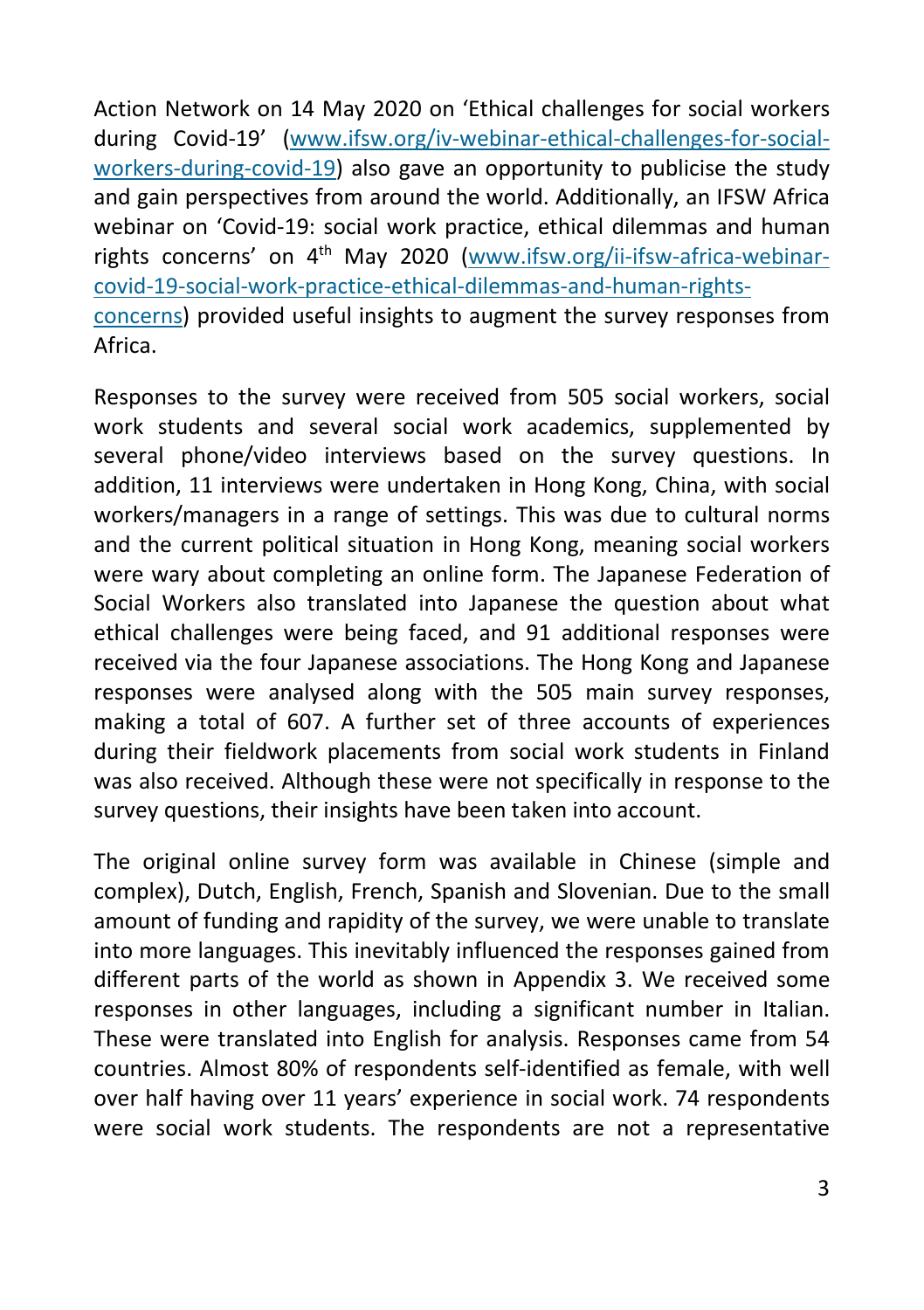sample, and we need to bear in mind that respondents would tend to be those with access to the internet and to the languages of the survey, and for whom the idea of 'ethical challenges' resonated. Future research conducted at a slower pace will take steps to facilitate greater involvement from the Arabic-speaking world, Russia and a wider range of countries in the global South.

Research team members shared the task of undertaking preliminary analyses of survey responses, with those in languages other than English being read and summarised by the native speakers in the group. Six key themes emerged from the responses, which have been used to structure the account of the findings in this report.

## <span id="page-10-0"></span>A note about terminology

When speaking of people who use or need social work services we have adopted the term 'service users'. This terminology is contested, and usage varies between countries and organisations – including 'clients', 'patients', 'customers', 'consumers', 'people with experience', 'experts by experience' or simply 'people'. To avoid cumbersome or ambiguous language, we will use the term 'service users' (except when we are quoting a respondent who used a different term). We recognise that the people we are referring to are people first and users/potential users of services second.

## <span id="page-10-1"></span>Commonalities and differences

The role of social workers in countries around the world varies enormously, depending on: the balance of employment in state and nongovernmental organisations; whether social workers are recognised and regulated as professionals; the balance of casework, group work and community development work; and the cultural, religious, political and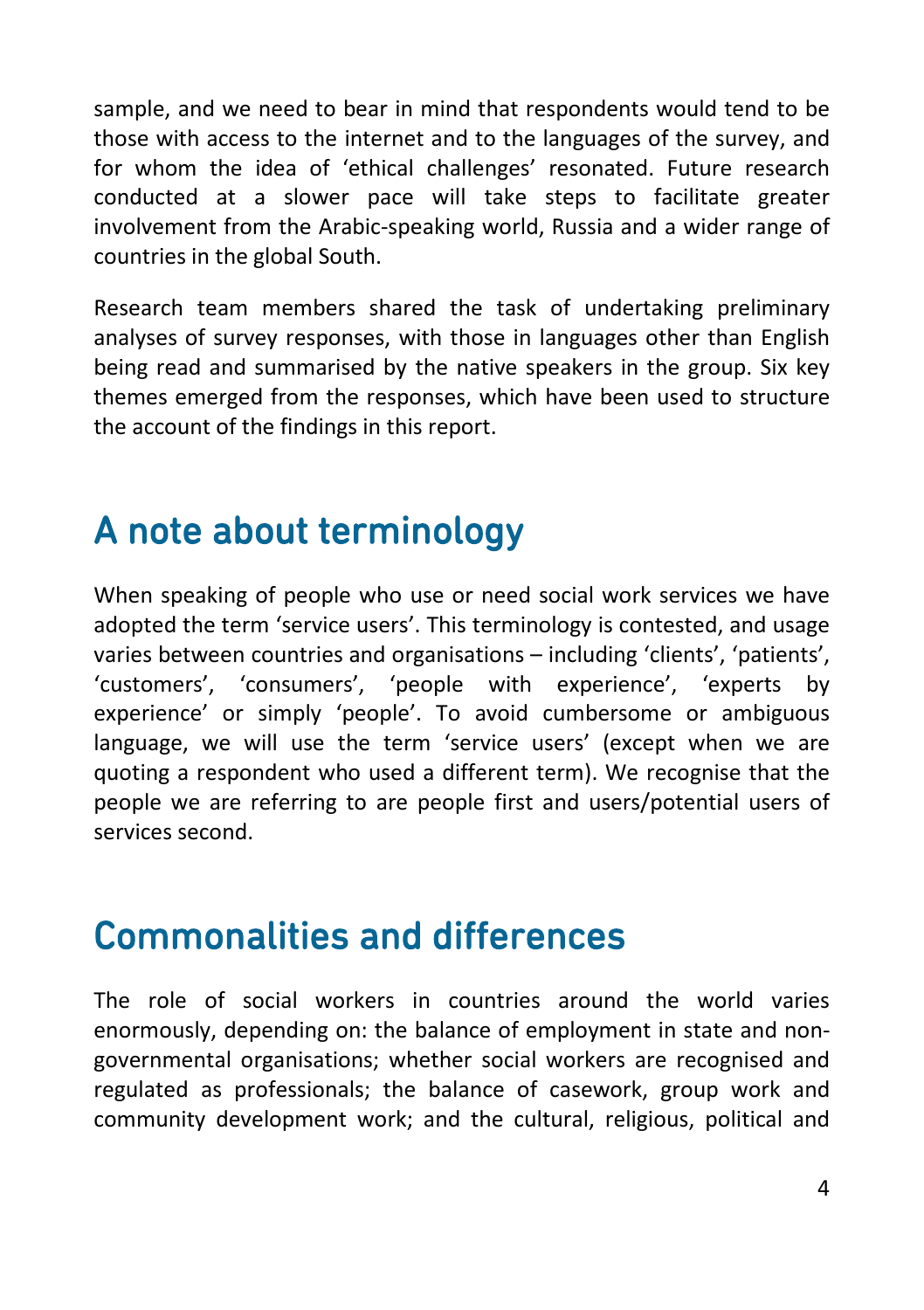economic regimes in which they work. The work undertaken by social workers during Covid-19 reflects these variations, with social workers in many countries in the global South undertaking community development work to support communities to help their members, and offering education about hygiene and distribution of masks and sanitising products. In mainland China, many social workers were called upon by the government to help implement the lock-down and to conduct duties in the community, including taking residents' temperatures, checking digital health codes and conducting home visits to trace suspected cases and close contacts. In the global North social workers were more commonly working to maintain existing services with individuals and families, and finding ways around the new constraints. In all countries social workers had to adapt rapidly and invent new ways of delivering services. As reported in IFSW's overview report (2020, p. 14):

> On a practical level, social workers around the world were innovating at an unprecedented rate: setting up new systems to support homeless people to access shelter, starting helplines to address signs of increased domestic violence, providing online family counselling, ensuring that community leaders understood social hygiene …

Despite the great variation in social work roles internationally, many of the ethical struggles reported were similar, although the contexts in which they occurred were very different. At the heart of the ethical challenges lie issues relating to: how to respect people's rights and dignity when it is difficult to meet them or see their faces; how to prioritise scarce resources fairly; how to improve and change people's inadequate living conditions; and how to challenge injustice in policy and practice now and in the future.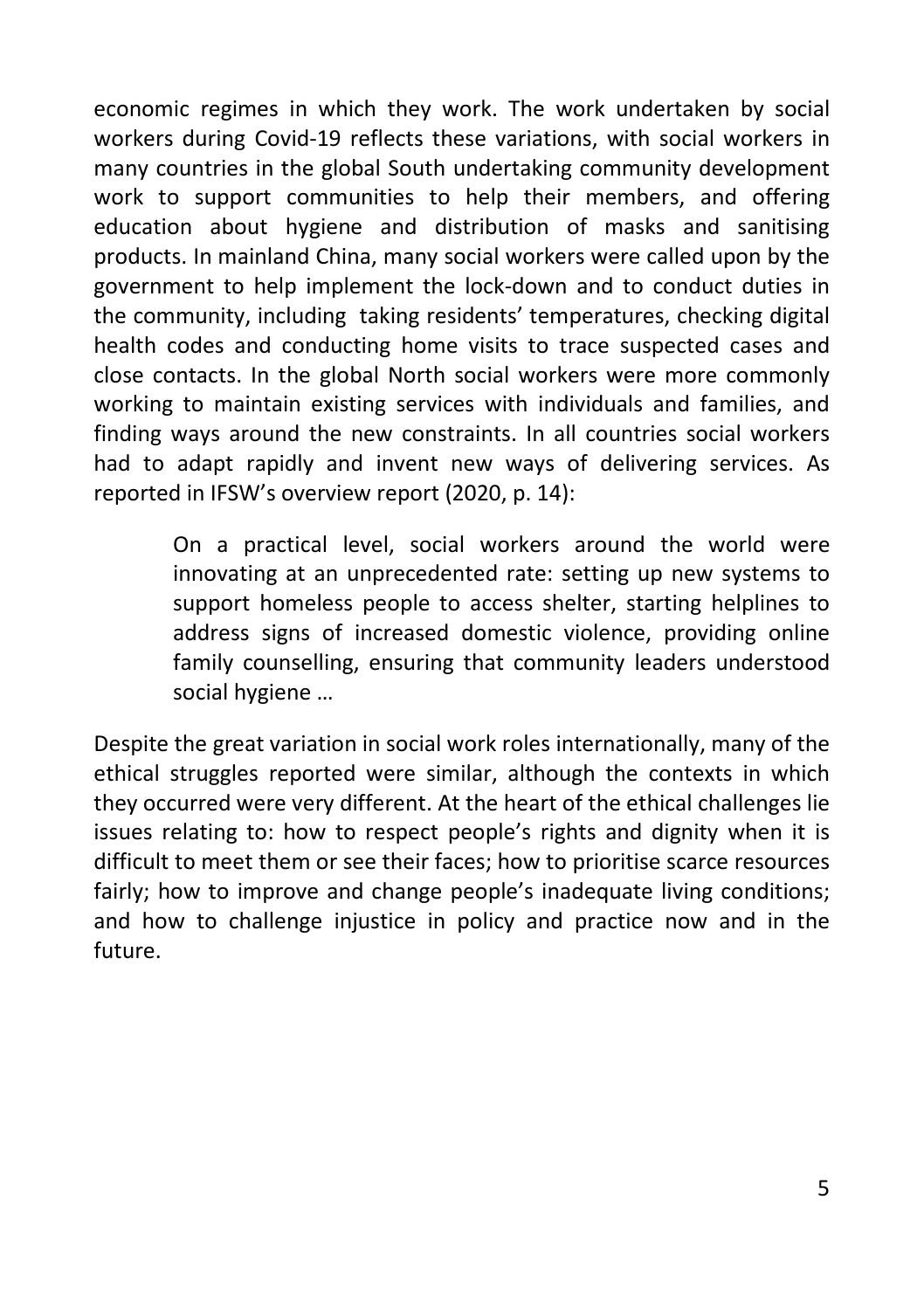# <span id="page-12-0"></span>Discussion of findings

Based on the findings, we identified six key themes relating to social workers' ethical challenges and their responses to these challenges.

- 1. Creating and maintaining trusting, honest and empathic relationships via phone or internet with due regard to privacy and confidentiality, or in person with protective equipment.
- 2. Prioritising service user needs and demands, which are greater and different due to the pandemic, when resources are stretched or unavailable and full assessments are often impossible.
- 3. Balancing service user rights, needs and risks against personal risk to social workers and others, in order to provide services as well as possible.
- 4. Deciding whether to follow national and organisational policies, procedures or guidance (existing or new) or to use professional discretion in circumstances where the policies seem inappropriate, confused or lacking.
- 5. Acknowledging and handling emotions, fatigue and the need for selfcare, when working in unsafe and stressful circumstances.
- 6. Using the lessons learned from working during the pandemic to rethink social work in the future.

We will now briefly summarise the ethical challenges and possible solutions identified by the respondents under the six headings, illustrated with several specific examples given by respondents. Our aim is to show the range of challenges and some of the qualitative details of what these meant in practice.

## **1. Creating and maintaining trusting, honest and empathic relationships via phone or internet with due regard to privacy and confidentiality, or in person with protective equipment.**

During the height of the pandemic many social work offices, centres and services closed their premises. Some services were withdrawn completely, but in many cases social workers operated from home, contacting service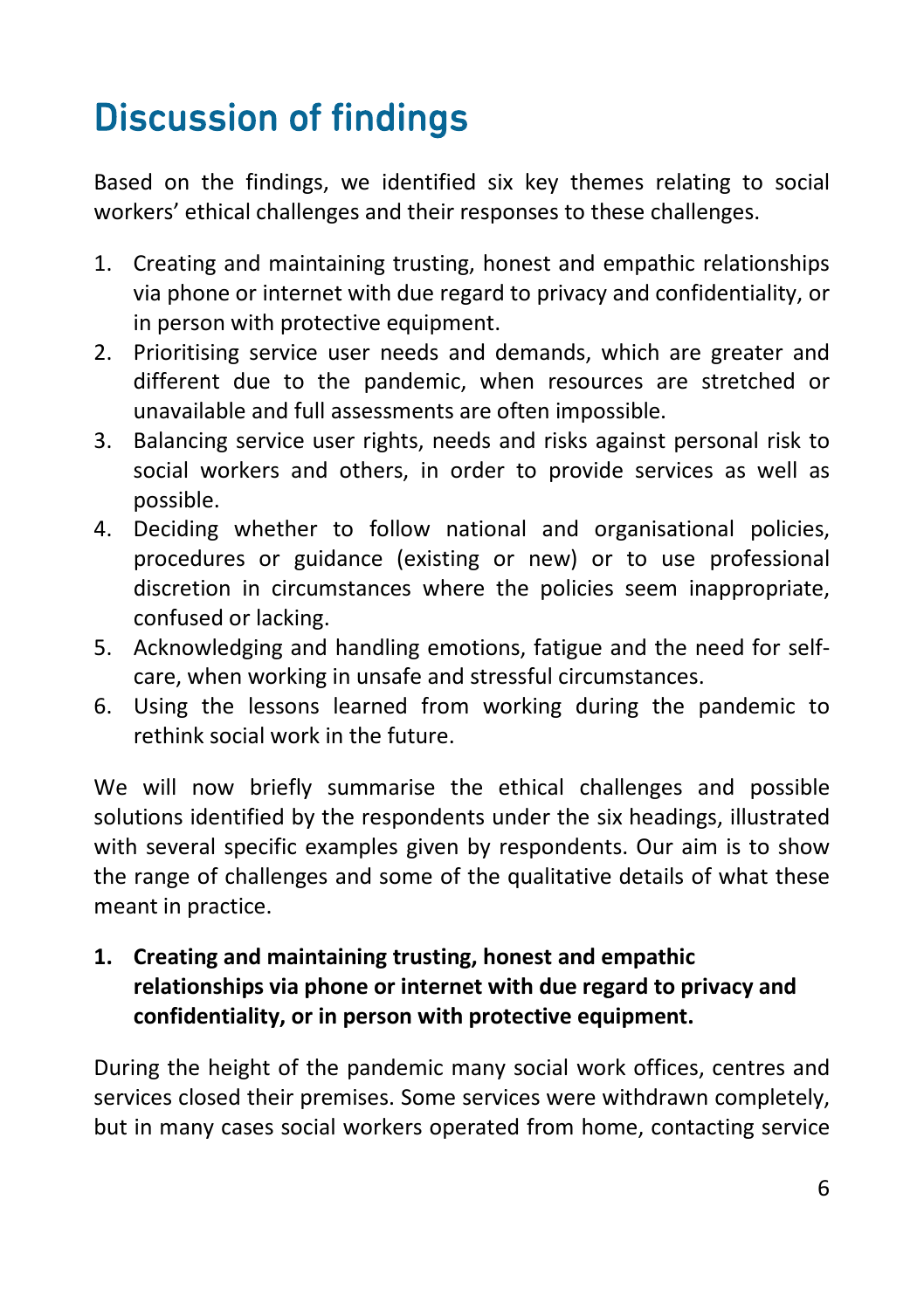users by phone or internet. Many respondents highlighted the challenges or impossibility of moving to digital/phone contact. In tropical climates, working from home without air conditioning is uncomfortable and unsustainable. Some service users do not have access to the technology, are not able to use it, or do not find it conducive. In some countries in the global South, social workers themselves do not have internet connections. Social workers noted the difficulties of building trusting relationships remotely with new service users, keeping contact with some service users who go 'off the radar', maintaining meaningful participation of children and families in virtual case conferences and the heart-breaking impact of breaking bad news (a death or a child removal) over the phone. It is hard to assess conditions in a home, the state of all family members or to detect potentially abusive relationships or whether service users may be lying or exaggerating without being able to see people, look them in the eye in real life, or smell and feel the living space.

Difficulties in maintaining privacy and confidentiality were noted, as family members in a social worker's or service user's home may overhear sensitive, personal conversations. This is particularly problematic in service users' homes where perpetrators of domestic abuse are cohabiting, making it almost impossible for those at risk to ask for assistance. Social workers in Hong Kong expressed concern about service users covertly recording video conversations and posting on social media, while a social worker in the USA commented on service users probing details of the worker's family life as she was working from her own home. Even when face to face meetings do take place, the use of personal protective equipment (PPE) impedes communication, the ability to pick up nonverbal cues, the experience of empathy and the possibility of using touch as a gesture of caring or reassurance.

• A social worker in mainland China reported that her organisation opened a helpline on instant messenger. However, a service user was suspicious when this social worker took over counselling from a colleague, and had consulted the chat history. Worried that the chat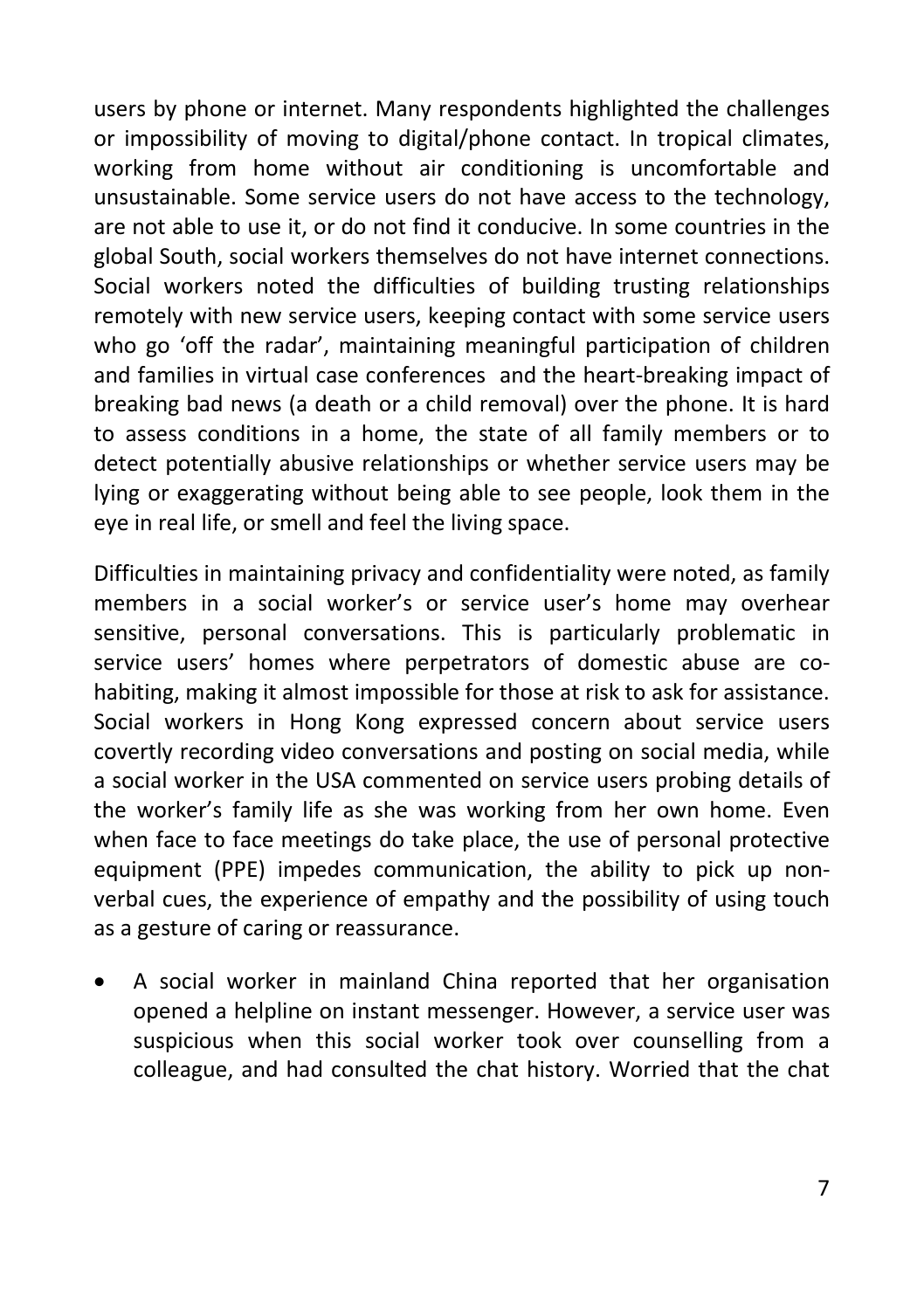history might be captured, the service user ended the session and asked to return to the worker he had first contacted.

- A Dutch social worker commented: "The dilemma I experience in four families is that I don't have a good view on the level of tension and possibly - domestic violence ... My ethical dilemma … is that I actually do too little. I don't know what to do, because it is obvious that all children in these families suffer more emotional damage than normal … and don't get it prevented ... Video call conversations have far too little depth, take less time than a home visit would take.... I can't get the children out of their situation. That's what's bothering me."
- A Canadian social worker holding an 'assistance in dying' meeting with a woman in a hospital ward commented: "we tried to discuss with her, her end of life wishes while being masked - she could not see our faces, hardly see our eyes, we could not touch her, she could hardly hear us at the best of times!"

#### *Seeking ethical solutions*

The ethical issues identified here – maintaining and promoting trust in the social work relationship, privacy, confidentiality, and personal-professional boundaries – are familiar challenges in everyday social work practice. However, Covid-19 has created new conditions in which these are played out, and social workers, their employers and service users are having to find creative ways to maintain ethical relationships, while also rethinking the priority that can be given to, for example, privacy, when facing a lifethreatening situation or crisis conditions. While one response is to devise new rules for communication using digital media or in person with PPE, it may also be necessary for individual workers and teams to go back to first principles and engage in ethical reasoning relating to each case. It is important to ensure that the requirements for physical distancing do not lead to 'anti-social work' as a UK social worker described it, which excessively compromises people's rights, and social workers' attitudes of respect and care. In some countries there have been campaigns to keep services open. Examples of adaptive approaches to action and attitudes include: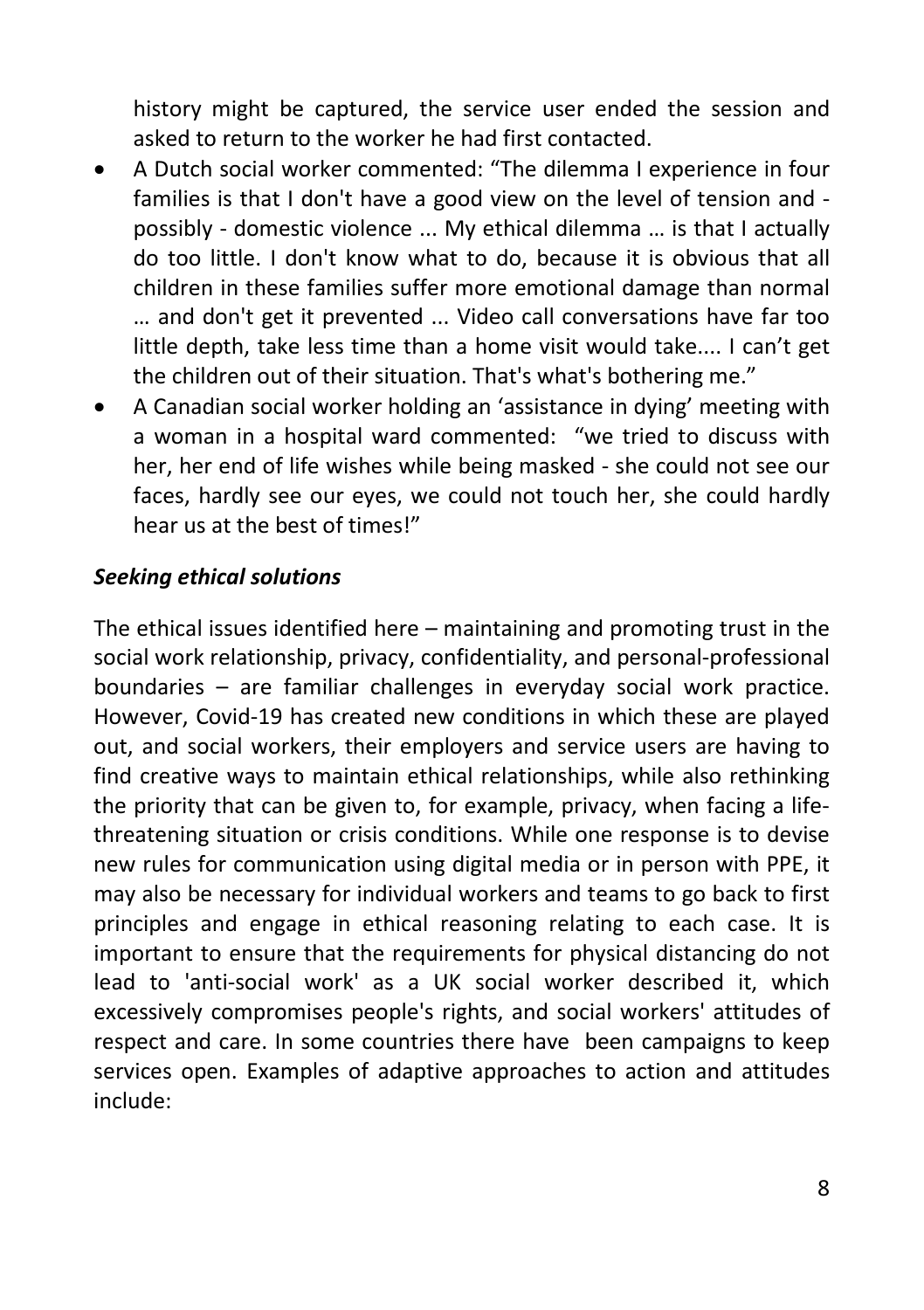- A social worker in Costa Rica described having to assess convicted drug dealers to inform decisions about whether to change their sentences. Interviews would usually be conducted with the person in their community context, but during pandemic conditions this was difficult. The social workers involved nevertheless decided to evaluate the situation in the community, with health precautions, because they did not want to make biased judgments.
- A French social worker stressed the need for careful reflection about different types of distance, and that distance imposed by regulations may be problematic, whereas 'ethical distance' that involves stepping back to allow people to make their own decisions is important. This social worker commented: "With the pandemic, the question of distance becomes central. But in reality the need is twofold. It is necessary both to go towards [the other person], to respond to the isolation, but also reflect on the need for distance ... it is difficult to find the balance between 'work in withdrawal' and 'go towards' ".
- A Ugandan social worker reported that national government closed the Ministry responsible for the protection of children, older people and people with disabilities. The national association of social workers advocated on social media for the role of social workers and for the importance of taking into account Indigenous factors based on local evidence rather than "one approach for all".

## **2. Prioritising service user needs and demands, which are greater and different due to the pandemic, when resources are stretched/unavailable and full assessments are often impossible.**

The impact of the pandemic has hit hardest the people with whom social workers usually work – those who are already vulnerable, marginalised and living in poverty, poor housing and insanitary conditions. The closure of many services, including some face-to-face social work services, community-based day centres, schools, youth centres, local advice agencies, domestic abuse refuges, respite care services and family contact centres, makes it difficult for people to get the support they need. Yet the needs and demands are exacerbated as people face unemployment,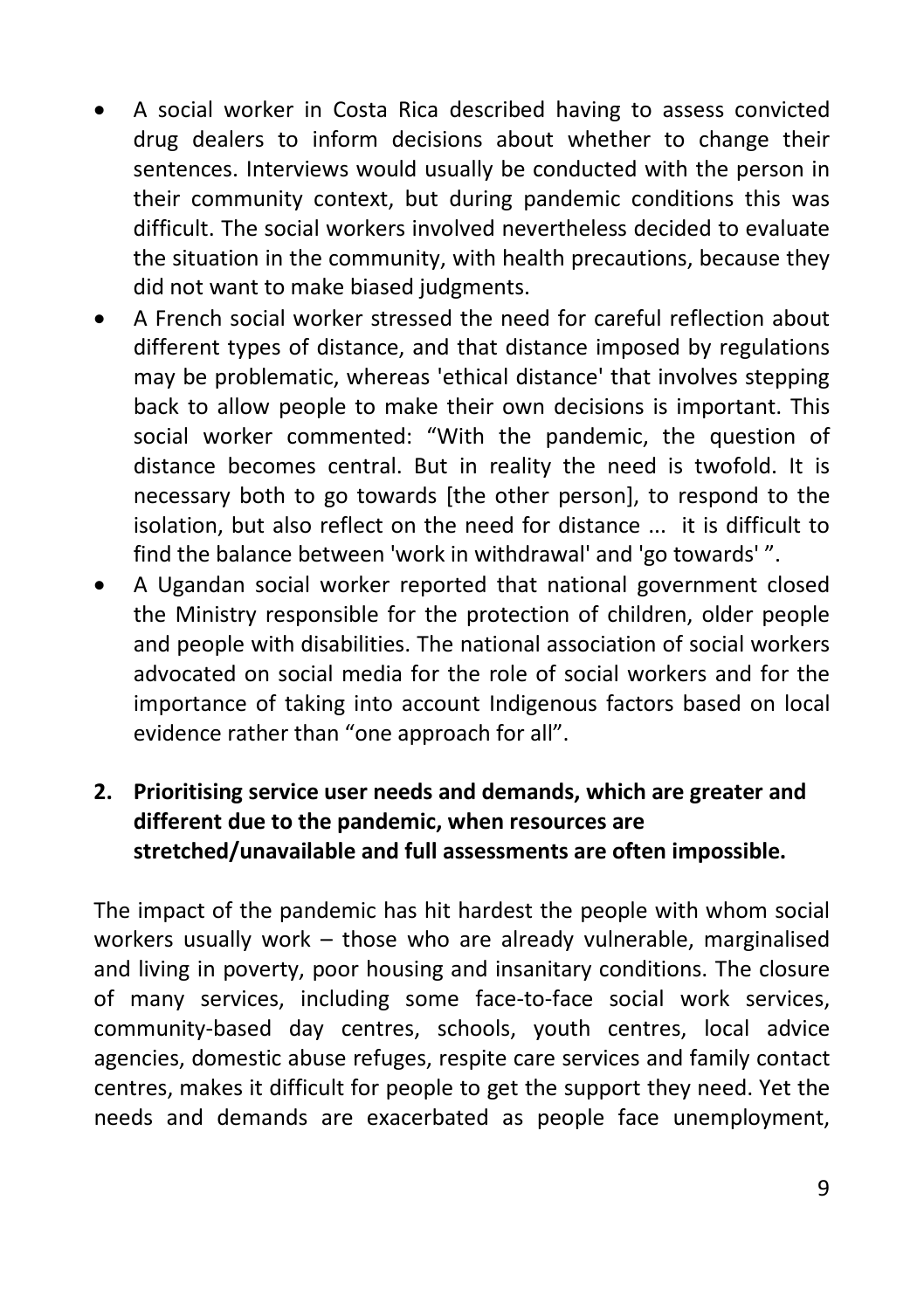family stress due to confinement in the home, bereavement, ill-health, isolation, and increased racism and prejudice. The role of social workers in assisting with the prioritising of discharge of hospital patients to unsuitable home conditions or residential care homes, without knowing if Covid-19 was present, was particularly distressing. Several respondents noted that the pandemic was exposing cracks that have been in the health and welfare systems for years due to policies of marketization and underfunding.

- A social worker in Puerto Rico commented: "we are running into many cases of depression, anxiety and homeless people, without medical plans and without family members. Worse still, on many occasions we have contacted many government agencies to seek help for our service users and we have no response".
- A UK social worker commented on the challenge of distinguishing between 'children in need' and 'children at risk' and prioritising the latter. This meant de-prioritising work with children in need, who would usually have been offered early help services, so potential warning signs of abuse and neglect may go unnoticed, and children in need might become children at risk without a social worker knowing.
- A social worker in the USA leading a domestic violence programme commented: "It is clear that the current public health crisis is highlighting what we have known for decades, the division between those who have and those who have not is enormous. Trying to balance compassionate accountability, be a part of a criminal legal response to domestic violence, help create safety for survivors and victims AND navigate a global pandemic ethically has been overwhelming".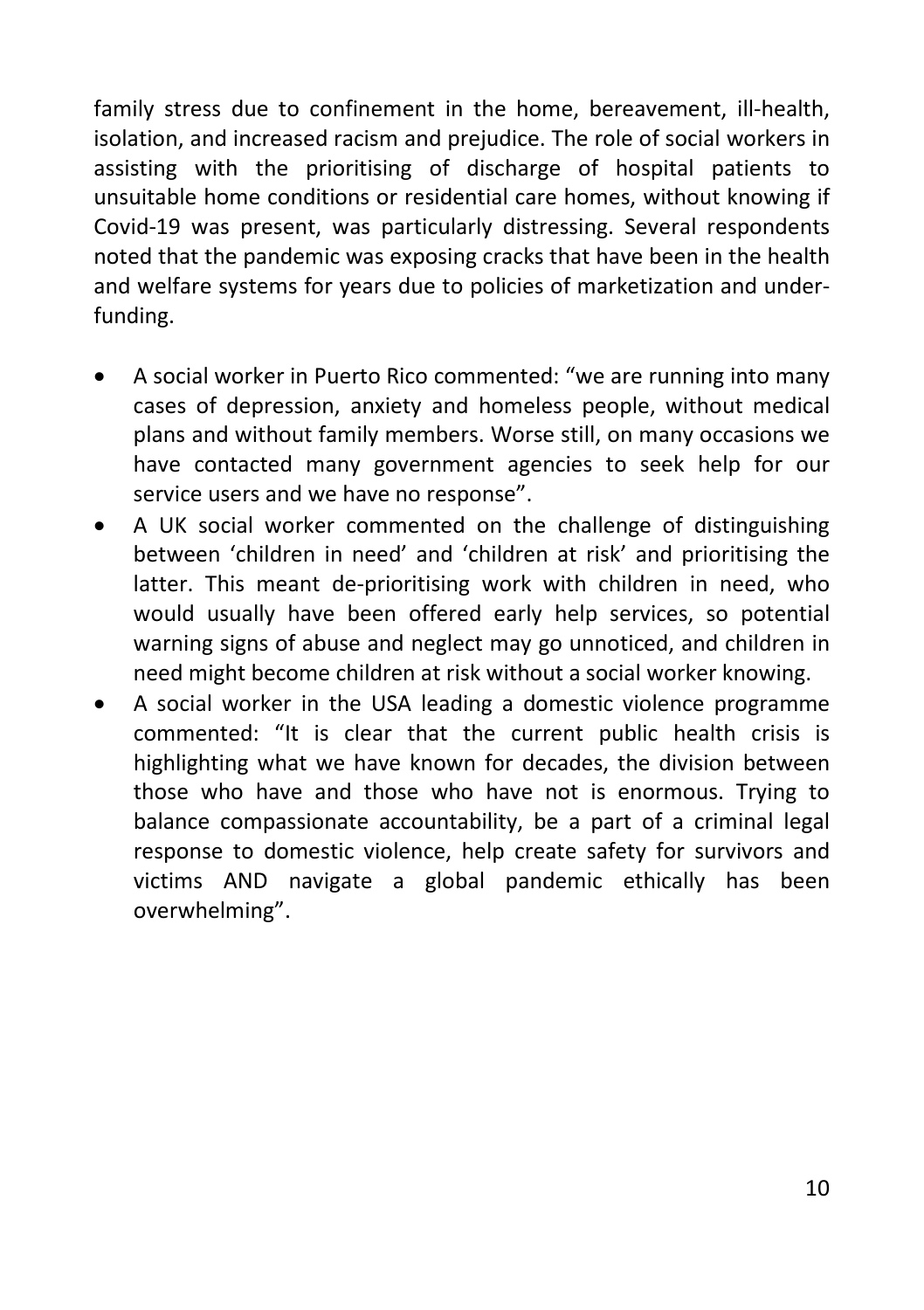#### *Seeking ethical solutions*

The ethical issues relating to these conditions were frequently about the challenge of prioritising fairly the distribution of scarce time and resources to reach the people in greatest need. This is particularly difficult if it is not possible to carry out detailed assessments and gain sufficient evidence due to policies of not undertaking home visits or having in-person contact. It also means some people with a legitimate call on services in normal times, are losing out. New types of need have been generated by the pandemic, or underlying social problems and inequalities have been exacerbated, which current service provision or existing funding priorities may not recognise.

- A social worker in India reported difficulties in addressing the needs of inter-state migrants at their starting points and in transit, as donors focus on distributing help at the final destination. The worker described the solution: "I have taken an alternative option by having close discussions with our partners and asked them to [broaden] their inclusion criteria as well to come up with an operational definition about their target population which was justified and with right rationale enabled us to reach the unreached".
- Workers in a Hong Kong home and community care service decided to prioritise medical escort services for hospital out-patient visits only for people with no family members available to do this, and provided shower facilities at the centre for volunteers.
- A German worker with an international organization with a social justice focus reported that his agency had decided to shift the distribution of food for people on the street to a food truck.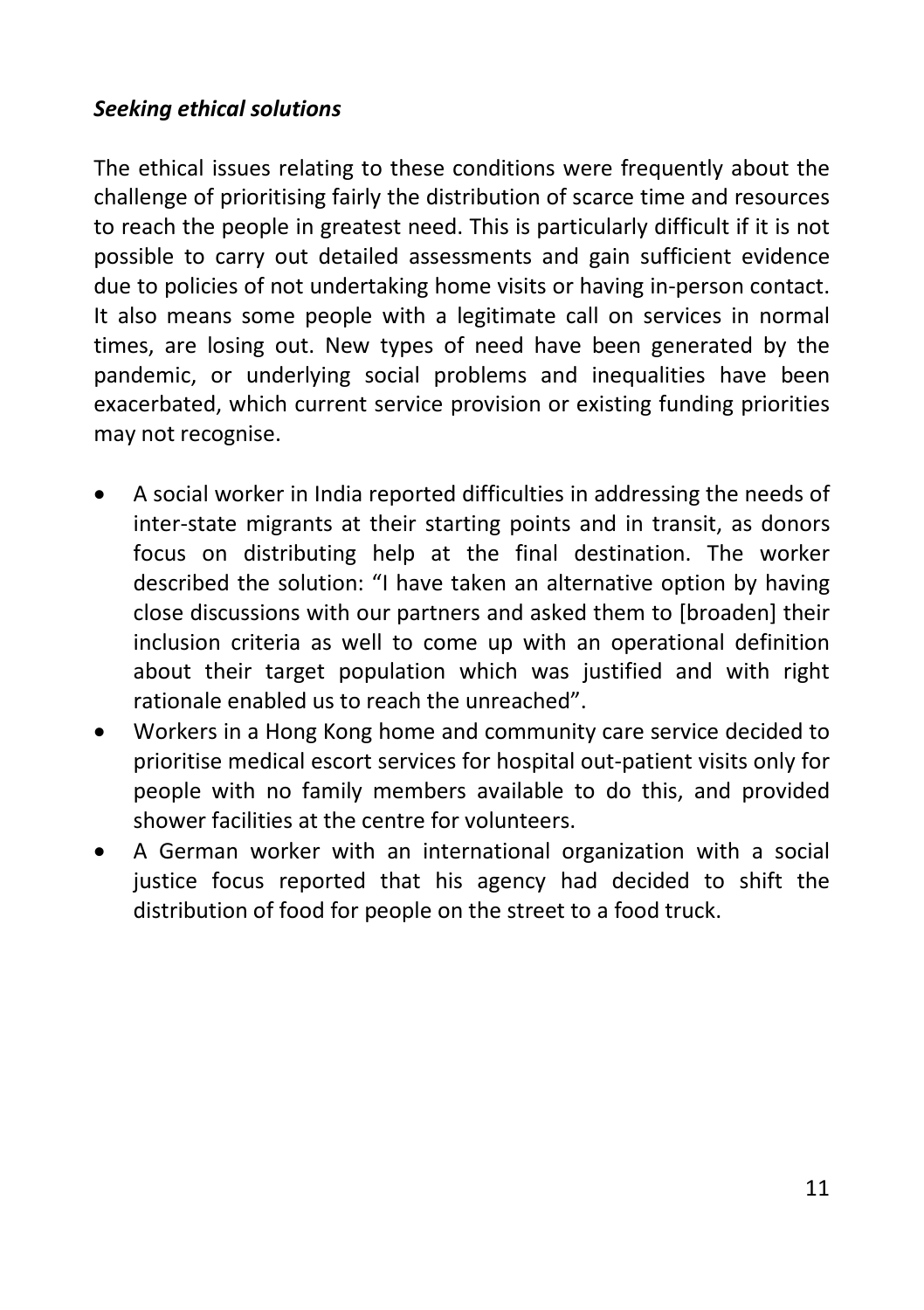### **3. Balancing service user rights, needs and risks against personal risk to social workers and others, in order to provide services as well as possible**

Some social workers reported being asked to do tasks they thought unsafe (e.g. undertaking home visits without protective equipment), while others decided to take risks with their own and service users' health in order to meet a pressing need (e.g. taking a child to emergency foster care in the worker's car, visiting a very vulnerable person to check if they were coping). In communal living spaces such as domestic violence refuges, residential homes for older, disabled, young and homeless people, tensions between preventing people going out and protecting other residents and the general public arose – creating conflicts between individuals' right to choose how they lived their daily lives versus the collective right to protection. Some service users did not comprehend the risks, or chose to ignore them, leaving social workers with difficult choices between allowing them to exercise their freedom of choice, or curtailing their freedom for their own and/or the greater good. Social workers also reported facing difficult decisions, or having to support service users to make difficult choices, about whether to allow visits from outside for very isolated and even suicidal people at the risk of them contracting or spreading the virus. Several social workers commented that their managers were "out of touch", only managing "by statistics", failing to provide adequate guidance and support and requiring "new duties without adequate training". Yet responses from some social work managers revealed the huge dilemmas they were facing, including whether and how to withdraw and change services and how to support staff.

• A project manager from Germany working with substance abuse in homeless accommodation described being "faced with the choice of protecting my team from infection (and thus minimizing the risk of my project having to close) or providing a much needed service to the residents of the project".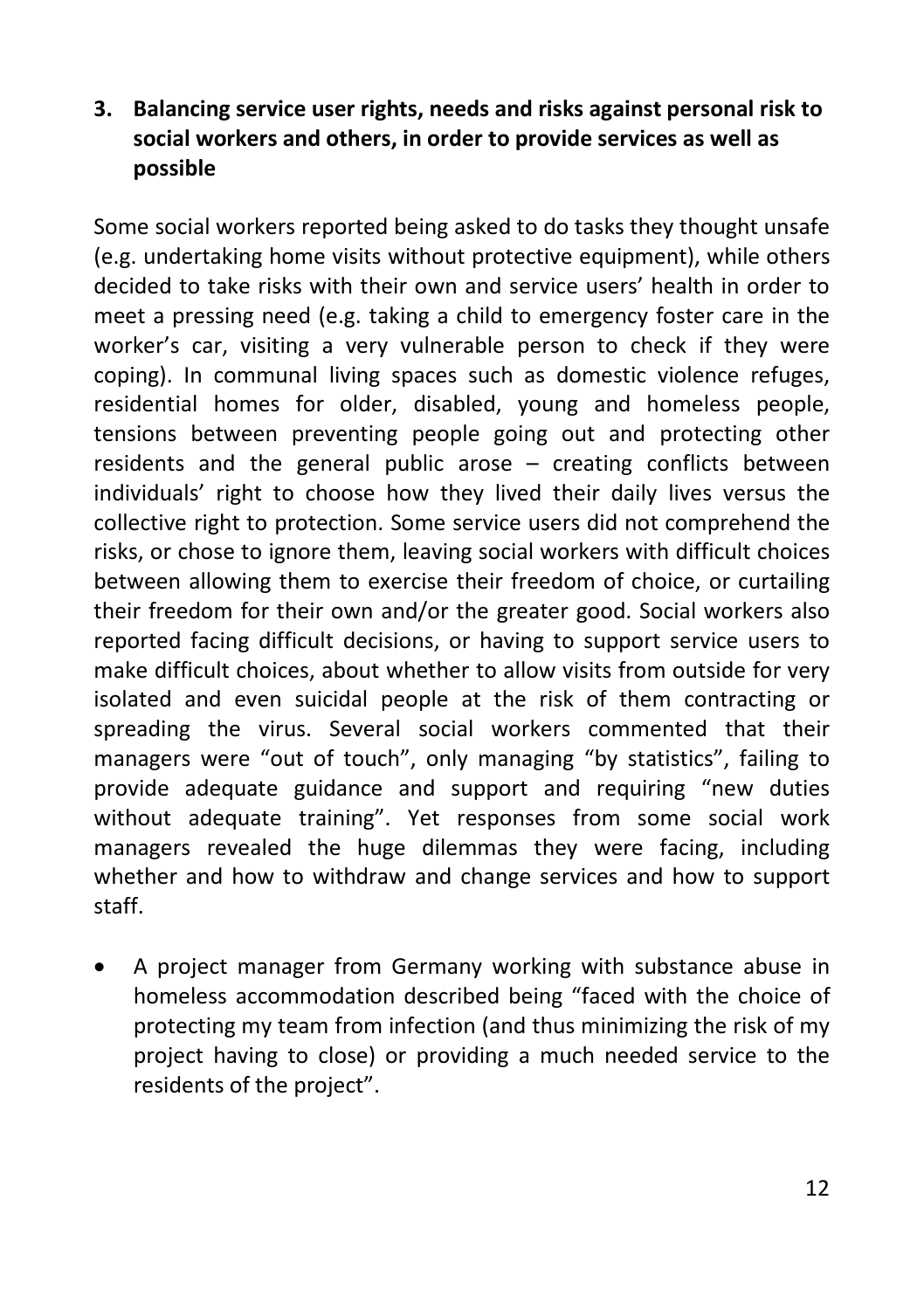- A Canadian social worker reported a triple edged choice about whether to place a service user in respite hospital care. She was balancing the needs of the family for respite versus the dangers of having a family member in hospital versus the need for hospital beds available for Covid-19 patients.
- A social worker working for an NGO in Taiwan providing relief for disadvantaged households – money, household products and emotional support – reported that this work was even more needed during the pandemic as many people's income had decreased. However, the social worker, together with his colleagues, was worried at the risks they faced to their own health and wellbeing as their manager insisted they should conduct home visits.
- A social worker from an NGO in Pakistan reported that he was distributing food and hygiene products to vulnerable groups, trying to educate people about how to take precautions against the virus. Many older people in the rural areas are illiterate and religious. They do not accept the existence of Covid-19, regarding it as 'fake news' and flouting the lock-down. As a young man he was powerless to make them change their minds, but he carried on trying to convince people to use PPE and hand sanitiser, seeing it as his duty as a social worker in his role to promote public safety.

### *Seeking ethical solutions*

Making difficult ethical decisions, which result in infringing one person's rights and interests in order to protect those of another or others, lies at the heart of social work. When there is no obvious answer about which course of action is right, then we call the situation a 'dilemma'. In the pandemic context, in new circumstances, dilemma situations are more frequent and quick responses may be required. Often there may be no colleagues immediately available to consult. Nevertheless, several of the solutions listed below were the result of careful and considered reasoning between colleagues, which is an even more necessary and important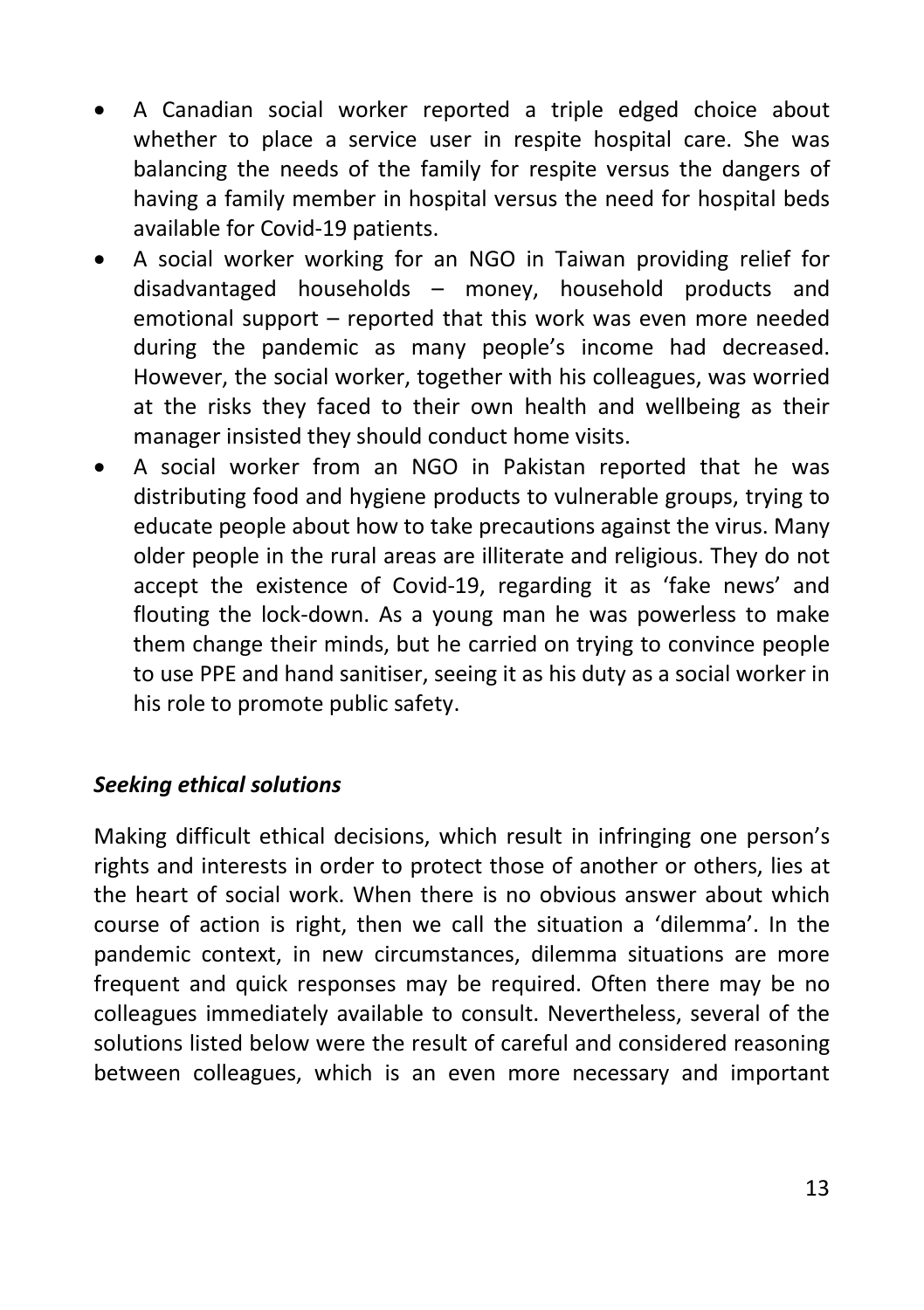process to go through in risky, previously uncharted and uncertain situations.

- A Japanese social worker working in a centre for people with disabilities reported that some service users could not fully comprehend Covid-19 risks and behavioural restrictions were stressful for them. "Therefore to prevent them wandering around and getting infected, we have to act proactively; in fact, we quickly prepared a business continuation plan and are constantly revising it according to the situation, also letting service users and their families know about changes".
- In Hong Kong, despite social distancing rules, social workers in a community service centre decided to resume some groups and programmes for older people whose health and wellbeing was declining due to social isolation caused by lack of social contact. The senior social workers decided to serve as role models and take the lead to conduct home visits. After witnessing what the leaders did, individual social workers started to feel comfortable to participate in the service delivery.
- A UK social worker discussed the removal of structure and routines caused by the pandemic, giving the example of a 15 year-old girl living in a local authority children's home who was used to managing anger by frequently walking around neighbourhood. Then she was restricted to once a day. The social worker challenged the local authority and encouraged them to be flexible: "Some looked after children are highly stressed by the Covid-19 outbreak and being creative and flexible around supporting them is very important in my view".
- **4. Deciding whether to follow national and organisational policies, procedures and guidance (existing or new) or to use professional discretion in circumstances where the policies seem inappropriate, confused or lacking**

Many respondents reported lack of guidance about how to operate in the changed circumstances, and therefore feeling confused, anxious and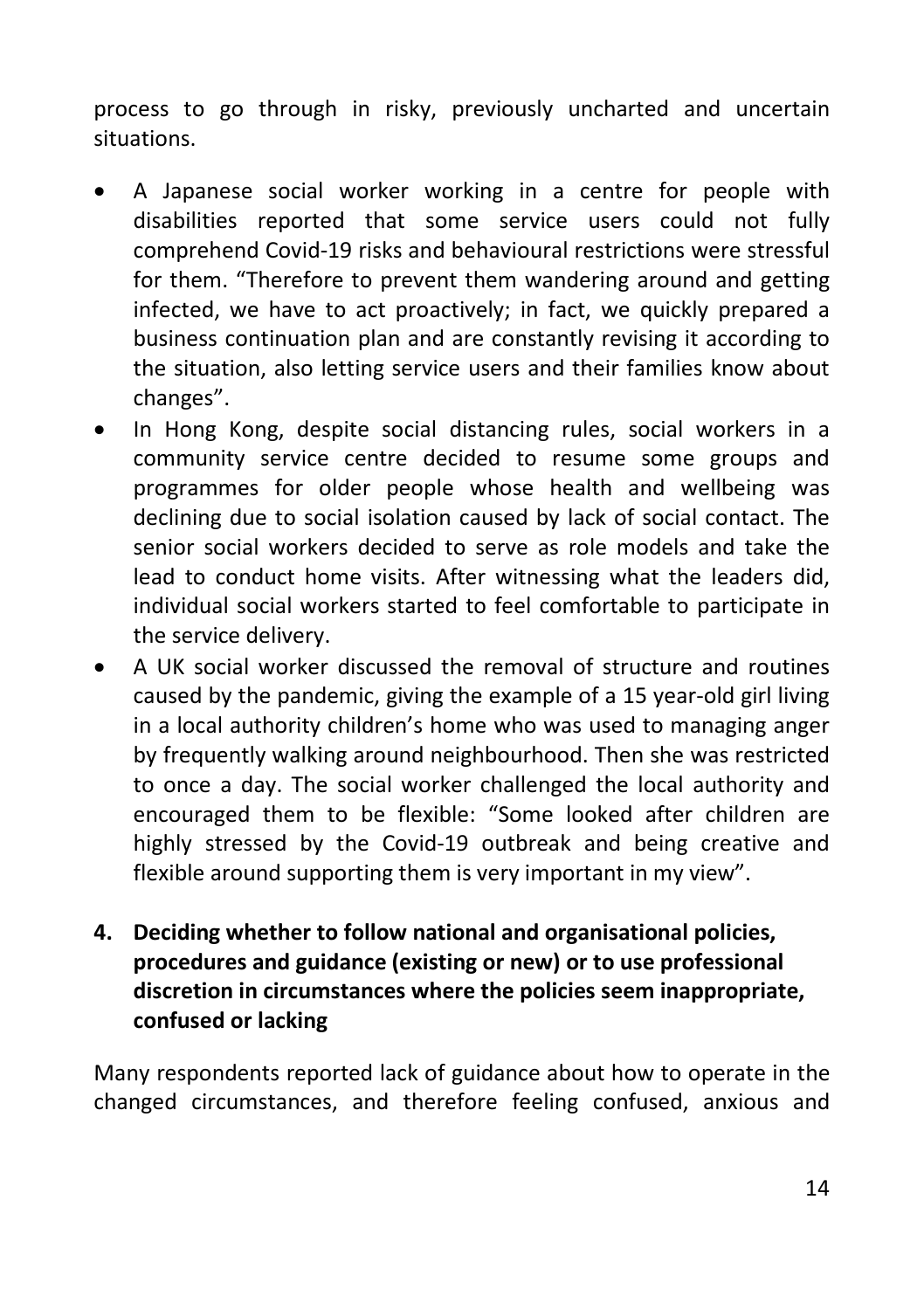having to rely on their own professional discretion and "a need to make it up as we go along". Sometimes employers required them to continue to operate as usual when circumstances did not allow it. However, over time, many governments, organisations and individuals developed new laws, policies and guidance relating to health and social care during the pandemic. In some countries, for example, emergency legislation has permitted social workers and health care staff to bypass the normal requirements for assessment, which means curtailing service users' usual rights to involvement in decision-making or to give consent. Some workers reported finding the new legislation or guidance did not fit the situation they were facing, or they thought it too harsh or unethical. They therefore used their professional judgement to decide whether to bend or break the rules or laws.

- A social worker in Switzerland in a residential home for people with learning disabilities reported having a tormented conscience when deciding to follow policies and not responding to residents' requests for hugs, "when some colleagues are doing this".
- A social worker in Spain who was working with women experiencing serious issues relating to prostitution, sexual abuse and gender violence had been available 24 hours a day to facilitate women´s access to the emergency centre. Her boss decided to stop the 24 hour service, meaning that a woman requiring emergency accommodation on Friday could not be admitted until Monday. The social worker asked: "Do I have to wait till Monday to follow the established procedure with which I do not agree?"
- In the Netherlands several social workers questioned the overpowering emphasis on avoiding risks related to physical health, with one employed by the municipality asking: "to what extent am I allowed to trust my common sense and professional sense and not follow these guidelines?"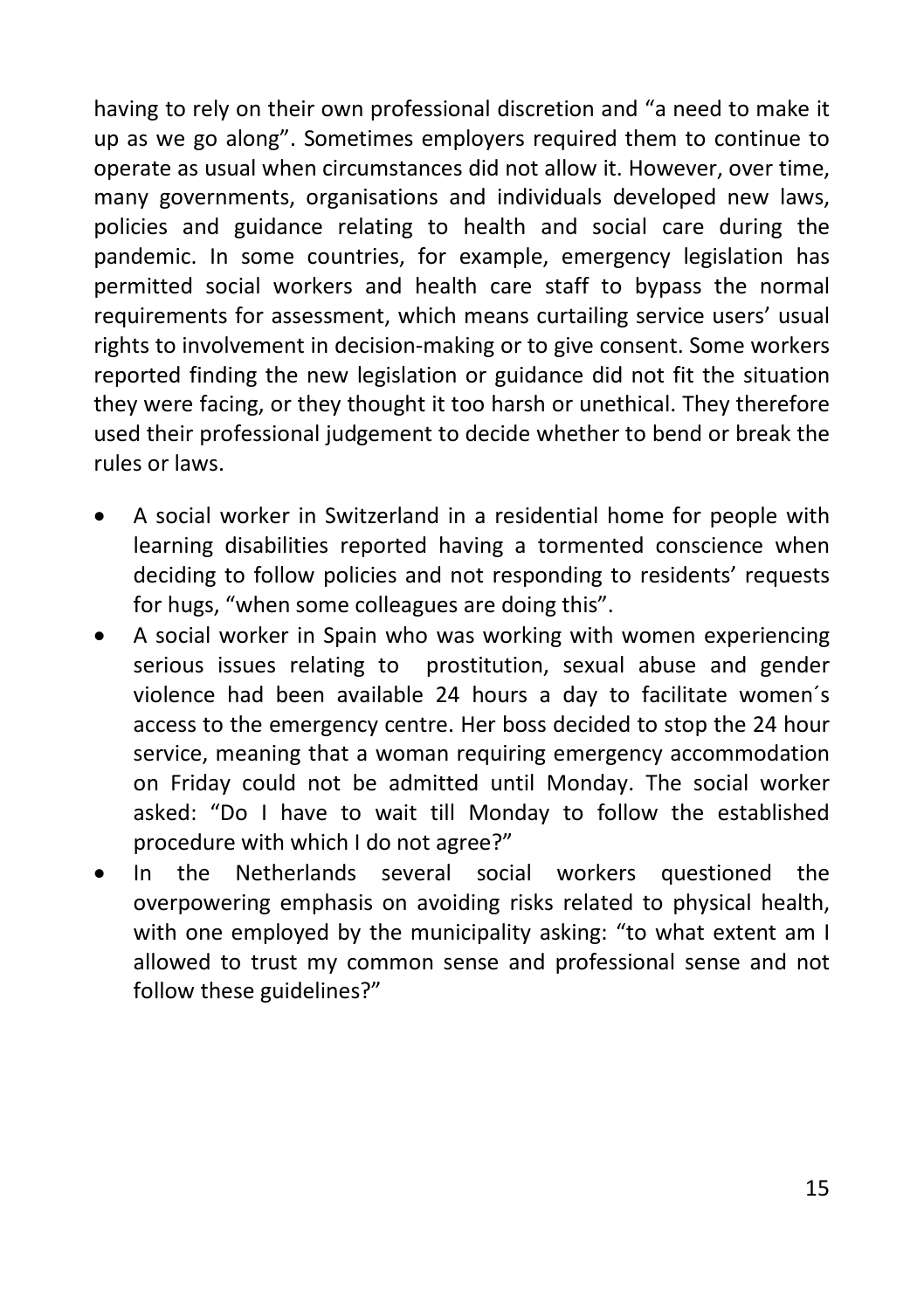#### *Seeking ethical solutions*

This theme focuses very much on ethical decision-making and the question of when, if ever, it is right to act outside the law, policy or agency procedures. Most professional codes of ethics include a responsibility on the part of social workers to draw to the attention of those in power any injustices or inadequacies in policies and practices. Social workers have a role to advocate for service users and for socially just change. The issue is what to do if these courses of action do not work, or there is no time to pursue them. It may be difficult to engage in overt resistance and whistleblowing during a crisis. Furthermore, in a new situation, it may be hard to decide what is right and wrong, there may be more disagreement than usual as bodies of experience and evidence of positive and negative impacts have yet to be built up. Nevertheless, many social workers reported individual acts of covert resistance, ignoring or bending the rules, as well as more overt protests and creative and democratic solutions.

- A Nigerian social worker reported that during the pandemic there was no cash withdrawal from the banks and therefore the relatives of hospital patients were unable to pay for services in the hospital. Social workers gave their personal account details to relatives so they could transfer the money needed, enabling the social workers to withdraw the monies through an ATM (cash machine). This was against the hospital rules.
- A Slovenian social worker reported difficulties in deciding what was urgent. She chose to "walk the thin line" and meet service users with the highest needs in town.
- An Australian social worker reported that service users did not have access to masks and were at risk of contracting Covid-19 when attending medical and other appointments. The social worker therefore shopped, picked up medications and provided other types of assistance to help them stay at home. The social worker: "decided not to ask my manager for authorisation to do this … Sometimes it is better to ask for forgiveness than for permission".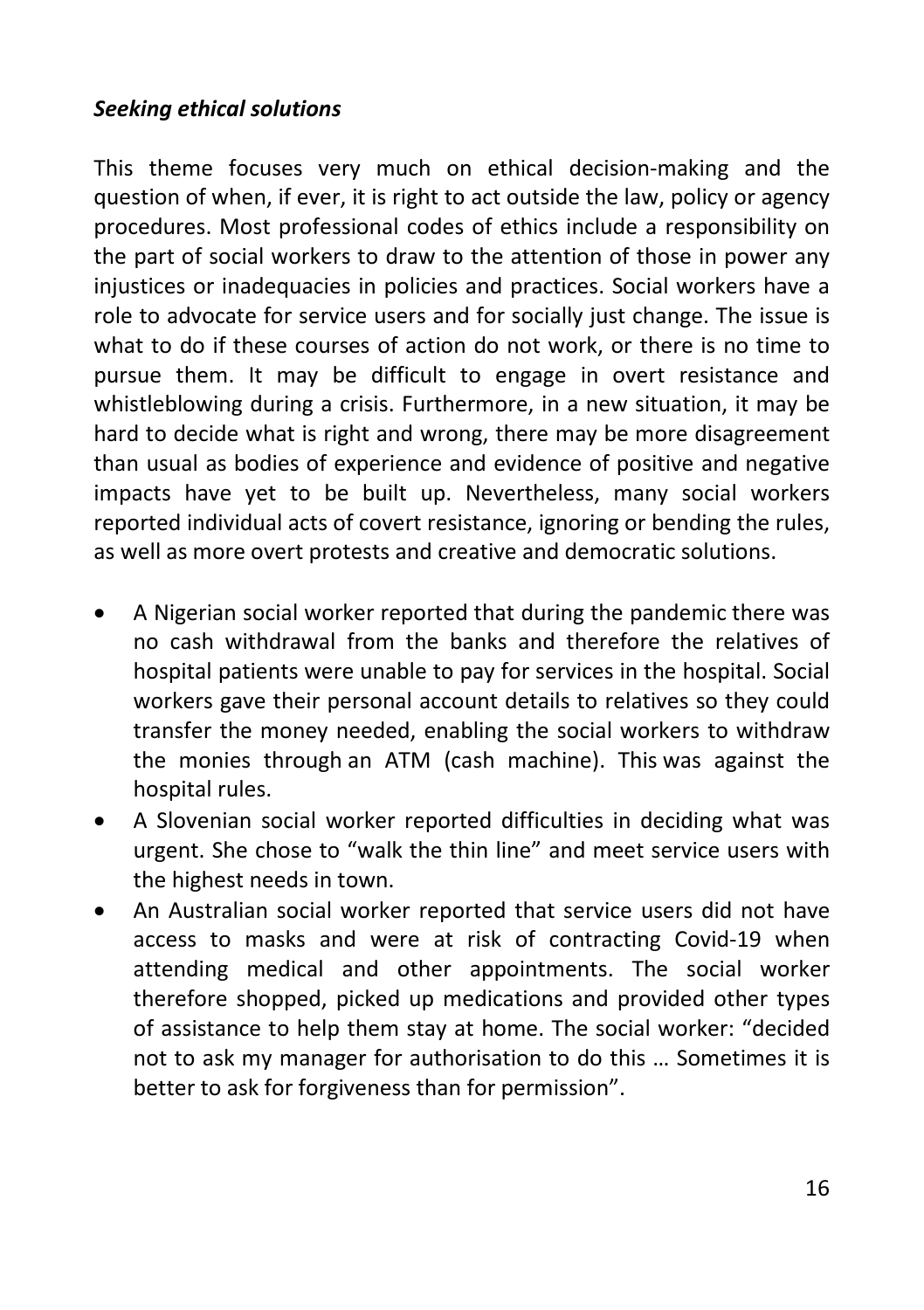### **5. Acknowledging and handling emotions, fatigue and the need for selfcare, when working in unsafe and stressful circumstances**

Social workers reported a wide array of mainly negative emotions, including: helplessness, anger, grief, guilt, anxiety, fear, shame, sadness and disappointment. Some reported feeling positive emotions such as pride, joy, relief or hope, for example, when social workers took a stand against injustice, a service user turned a corner, a risky practice turned out to succeed or lessons seemed to have been learned about how to support vulnerable people or shift towards a more socially just world. Many reported emotional and physical stress and exhaustion. The sense of moral distress was palpable in some cases - when social workers knew what the right course of action would be, but were unable to take it. In some cases social workers could be described as experiencing 'moral injury' – having had to take action that damaged their sense of their moral selves (for example being complicit in discharging elderly people prematurely from hospital to care homes where the virus was known to be prevalent). Some spoke about the need to care for themselves and their own families and the importance of both self-care and collective care for the profession as a whole.

Many social workers were working from home during the height of the pandemic, sometimes with personal caring responsibilities and handling illness or even death in their own families. This placed extra pressure on them as the boundaries between professional and home life had become unexpectedly and increasingly blurred. Some social work students who continued to undertake their fieldwork placements also reported feeling stress, particularly when working from home with little support or guidance, while university staff agonised over whether to continue or cancel placements. On the other hand, one student from Finland reported feeling excited at learning new methods to do social work remotely. Some social workers expressed the view quite strongly that social work was not valued sufficiently in their country, which contributed to their stress and disillusionment - e.g. that social workers were not acknowledged as key workers and were not given adequate protective equipment. Several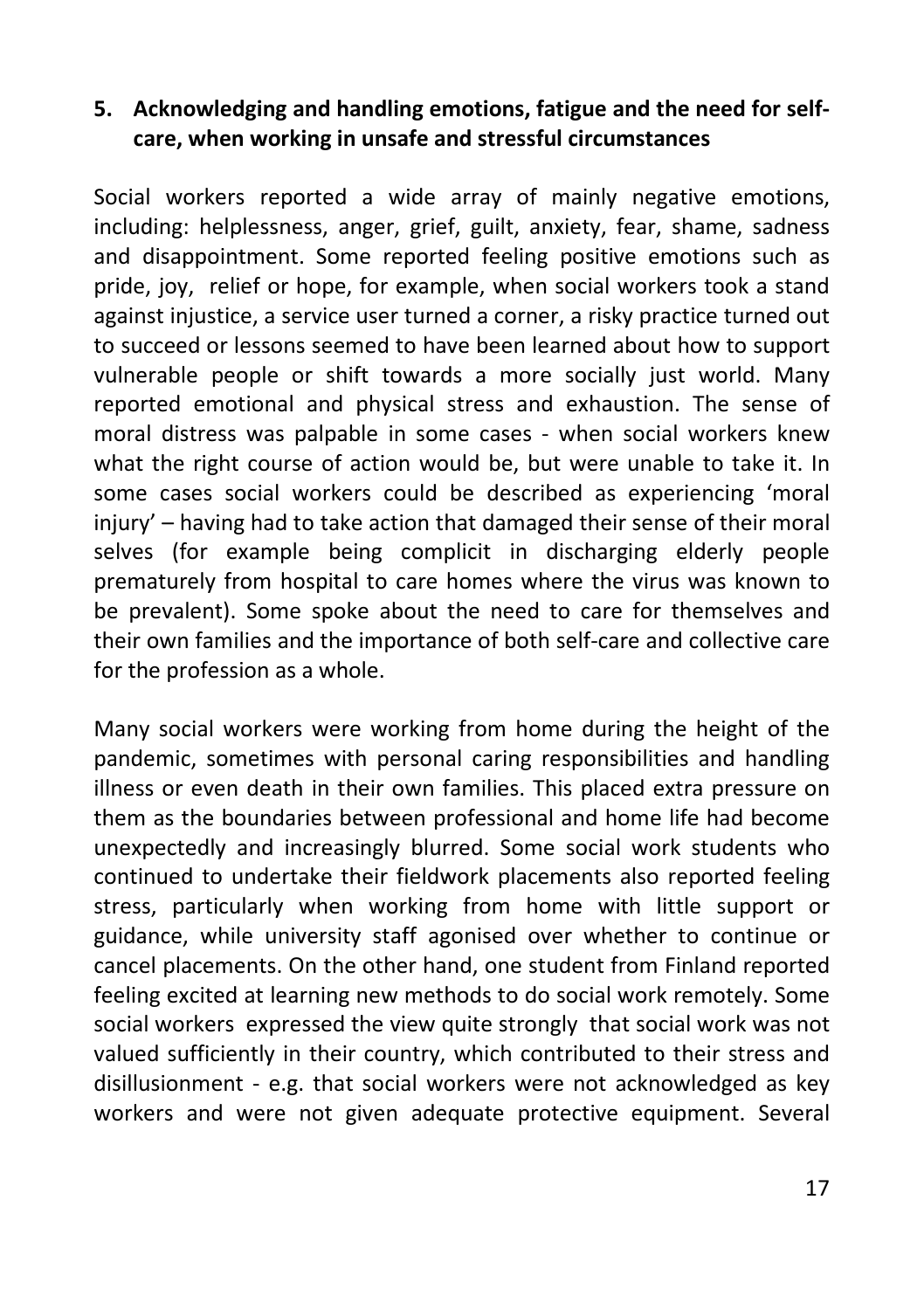respondents noted societal racism towards social workers and service users from minority ethnic backgrounds, which generated both anger and stress.

- A hospital-based social worker in Malta reported working in a setting where social work was not valued: "The result is that we are feeling helpless, pointless, unheard and unsupported ... Hospital management are absolutely failing to back up the multi-disciplinary team. Social workers are broken down."
- An Italian social worker described the complex emotions associated with a case involving a very difficult ethical decision to place children with foster parents, explaining that afterwards "I still felt in trouble and worried. Emotionally I felt powerless because of the pandemic condition, grateful for the availability of the resource and guilty because of the potential risk of contagion."
- A social worker in a social welfare centre in Greece reflected on the inadequacies of welfare support for citizens facing turmoil, and the implications of this for social work support: "This new normality requires a high sense of ethics and empathy, towards citizens that are worried about the situation afterwards … awareness and vigilance is much more preferred than the comfort of being complacent and stagnant."
- A Vietnamese student in Australia spoke of her fear of racism and being isolated from people around her: "I'm concerned that most people will judge my background, as Asian myself, and try to stay away, from the aftermath of the pandemic".

#### *Seeking ethical solutions*

Emotions are always present in social work, as practitioners work with people experiencing pain, loss and injustice. Moral emotions such as compassion, guilt, regret and shame are to be expected. Yet the desperate conditions created by Covid-19 for people wanting and needing to use social work services, and the inability of social workers to respond as usual, have brought the emotions to the fore and highlighted the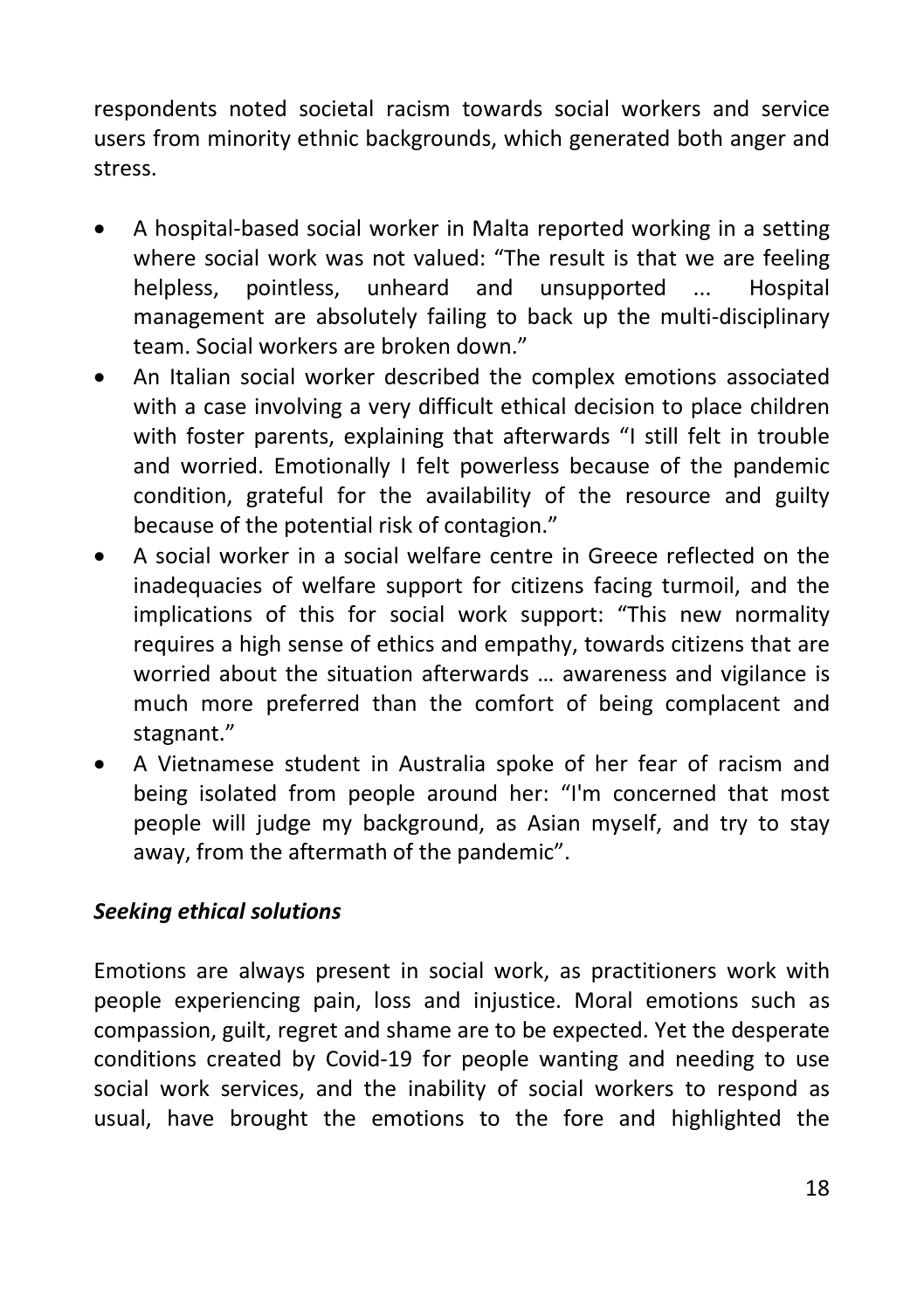importance of valuing, supporting and protecting frontline staff in a range of different ways.

- Social workers from several agencies in Hong Kong reported providing financial and other rewards, better protective equipment and recognition in the media for frontline staff, including those required to carry on home delivery services or work in a shelter, in order to recognise their contribution and maintain services.
- A Dutch social worker gave an account of making a choice to continue supporting an emotionally and physically fragile man of 39 with autism and a mental disability, despite the employing organization not allowing home visits and colleagues advising against it. "However, my team leader gave me the green light: she has absolute confidence in my judgement. It gives me a good feeling and strengthens me that I am given the confidence to rely on my professionalism".
- A UK hospital social worker commented: "These are stressful times to front line social workers. I think all teams need to have weekly periods of reflection (virtually given the times we are in) and having an environment where they can offload so that they don't get emotionally bogged down, feeling unsafe, lonely and under-valued. It's important to encourage daily or weekly debriefing via video conferencing to ensure everyone is ready and feeling safe and well. If contact is poor, workers may feel disconnected, isolated or abandoned".

### **6. Using the lessons learned from working during the pandemic to rethink social work in the future**

While many of the responses focused on the here and now and the challenges faced during the Covid-19 pandemic, some reflected on the lessons learned and the implications for social work in the future. The need for more investment in social care and social and community development was a key theme. In many countries, the virus outbreak exposed weaknesses in under-funded and under-valued social services. It highlighted the crucial role of social workers in working with the social,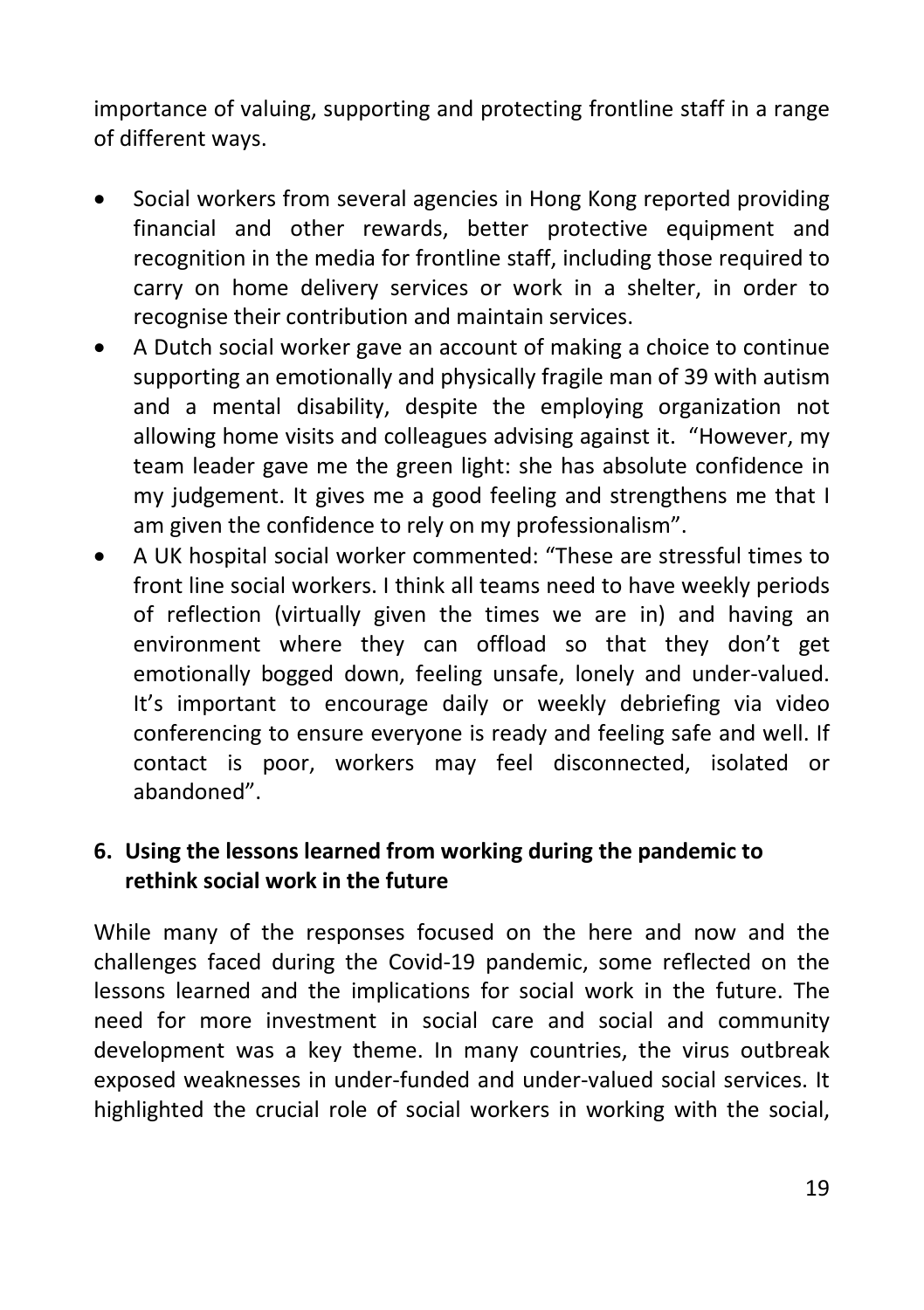psychological and household-level economic impact of the virus, and the need for greater respect and visibility for the role of social work. Some of social workers' biggest ethical challenges related to whether to take risks to make what they saw as essential contact with service users in conditions where they had no or inadequate PPE and little guidance or support. Social workers are not only vital in supporting health care services in discharging patients, but have a role in their own right in maintaining family support to mitigate the effects of lock-down and job losses, and in drawing attention to injustices and advocating for changes in policies and practices affecting the most marginalised people in society. Several social workers noted the importance of reflecting on the nature and practice of social work, and how the profession might be better prepared for similar situations in the future and might regain its professional confidence.

The experience of the pandemic also highlighted the importance of community-based and voluntary support networks in neighbourhoods and communities of interest and identity and the role of social workers and community development workers in facilitating these networks. The social work response in many of the African countries entailed social workers contributing to the strengthening of community support networks, recognising that the existing state and NGO services do not have the capacity to cope with the increased material, psychological and educational needs. This response is easier in more communal societies, which already have established community infrastructures, whether formal or informal. But there are lessons for all countries, which apply not just to pandemic conditions, but to a post-pandemic context which is likely to see the implications of a global economic downturn lingering for several years.

• A social worker in Brunei commented on the need for more interagency cooperation: "I understand my country's system is not as efficient compared to others, lack of resources unlike other countries. But the system we have needs to step up further with or without Covid. As a social worker, it is not a work of one, it needs togetherness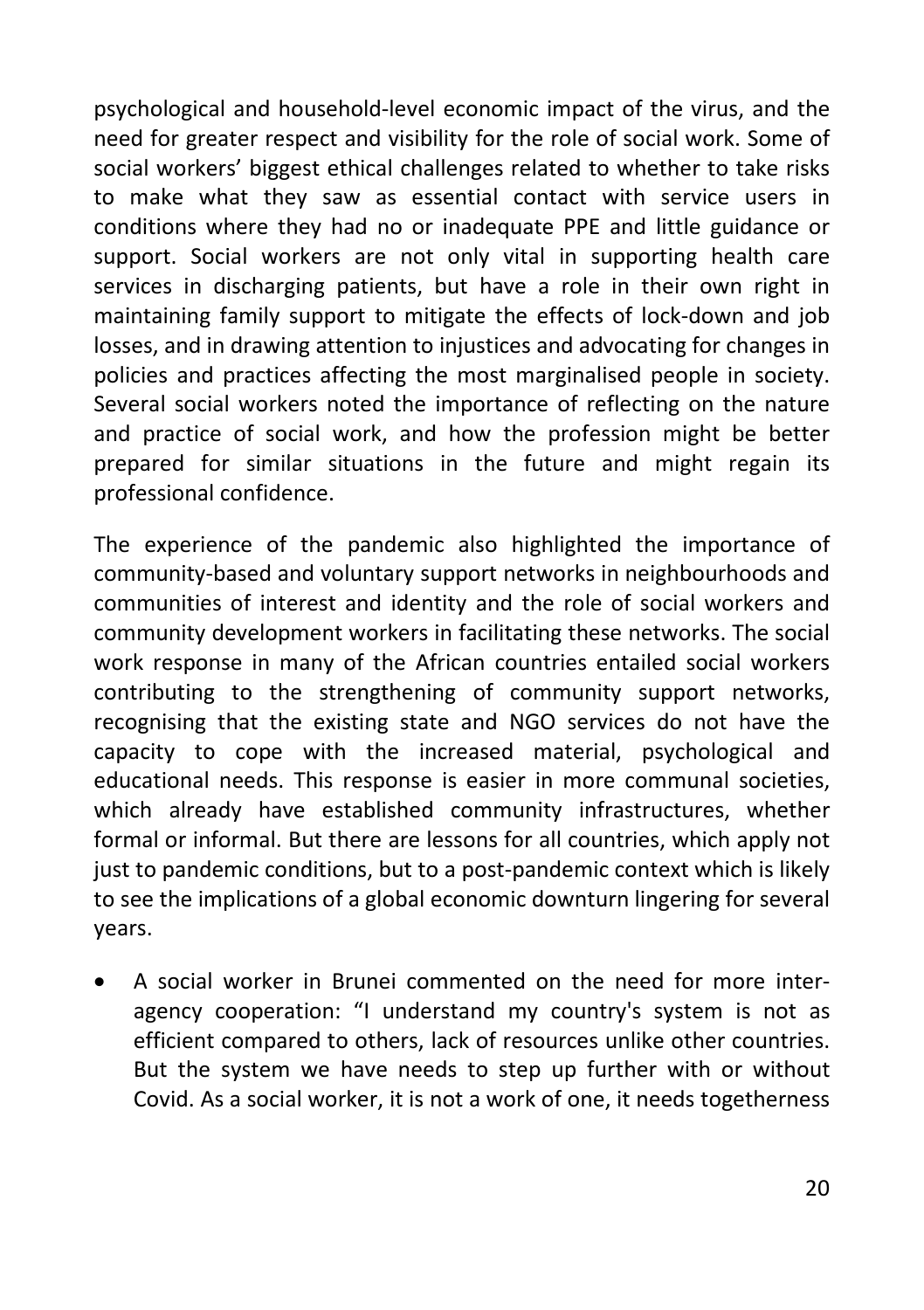and cooperation from different agencies to help with the decision making".

- A Dutch social worker commented on the conflict between giving social aid versus community building. This worker argued that many social workers are involved in social aid, which is nice and warm, but charitable in its approach: "Confronting [social workers] with this causes furious counter-reactions. Because you touch their heartwarming [role]. But the one-way traffic of social help causes dependency, erosion of community and networks. And it is antiempowering".
- An Italian social worker felt that there had been productive learning from the pandemic experience. This worker described the process of going from "work as usual" to unusual ways of working, concluding: "I believe that on the whole, from my personal and professional point of view, the difficulties caused by the emergency have brought more innovation and farsightedness rather than negative consequences".

## <span id="page-27-0"></span>Conclusions and recommendations

Covid-19 and the measures introduced to control and prevent its spread have restricted the services and responsibilities usually carried out by social workers, while simultaneously generating new needs and demands. In turn, these have created numerous practical and ethical challenges as social workers struggle to continue their work, meet needs in risky and uncertain situations, and respect people's rights to privacy and to be involved in important decisions about their lives as best they can. They have had to take important decisions without being able to make face-toface assessments, often with little guidance and support from managers and governments. Social workers and managers have had to invent new rules as they have gone along, use their professional discretion according to the circumstances of each case, and find new ways of supporting people experiencing distress and material hardship.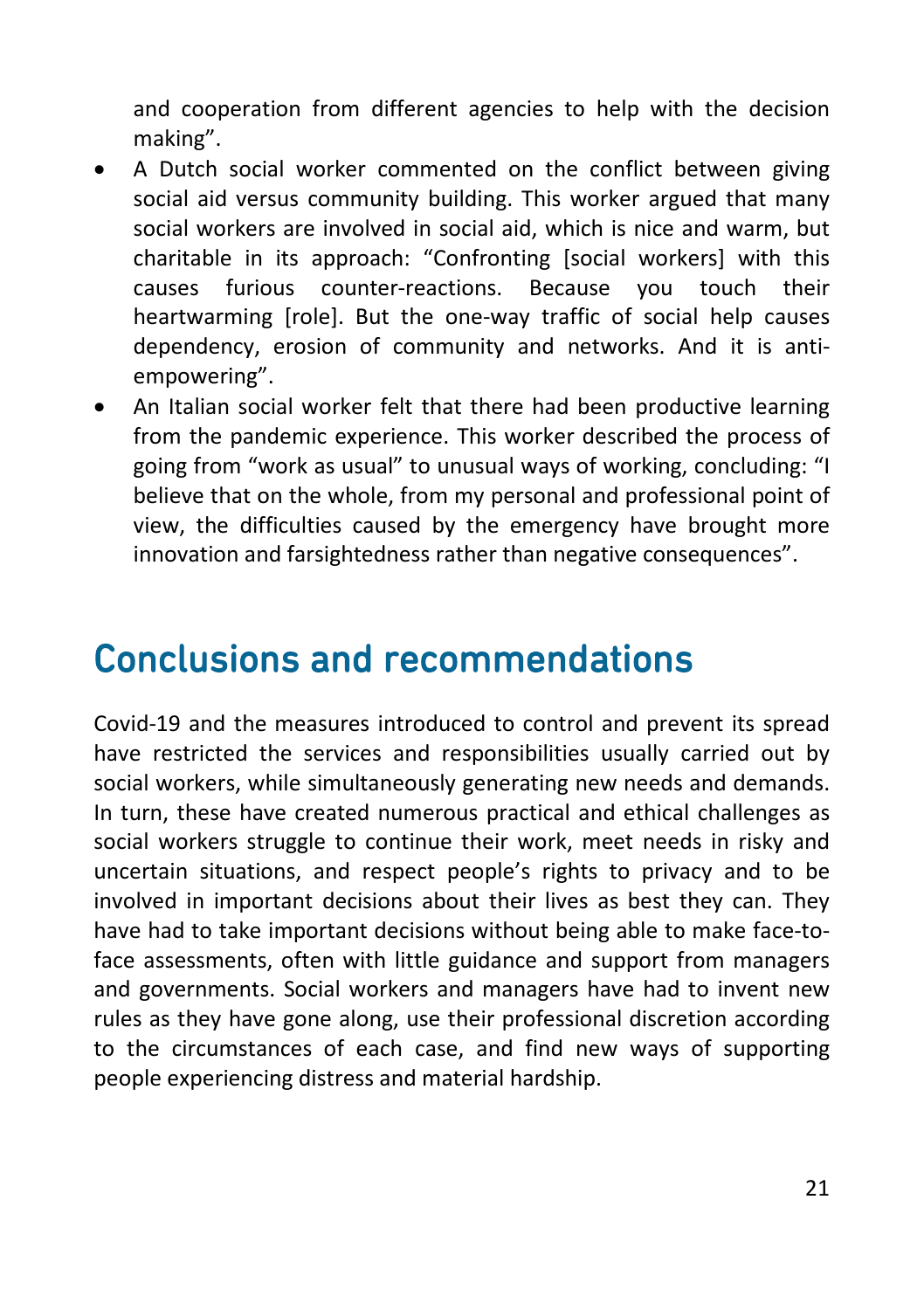New and challenging ethical dilemmas are expected during a pandemic, and often it is necessary to use professional discretion and act in the moment. However, based on the learning from experience so far, there are some recommendations for developing policy and practice that might help create better conditions for promoting ethical practice in social work and reduce the moral stress and injury experienced by social workers and the hardship faced by service users in the future.

### **Creating the conditions for ethical practice**

### *Social workers*

- Revisit the ethical values and principles outlined in the international statement on ethics and national codes of ethics. These values and principles remain constant, but how they are applied in practice may change in new circumstances.
- Discuss ethical dilemmas and challenges with colleagues or professional associations, gaining different perspectives on possible decisions and talking through options for action.
- Engage in reflective processes of ethical deliberation to work out what might be the right (although difficult) action, taking time to consider what social work values and principles are at stake before deciding what to do in a particular case. Consider if a decision that might be ethically right in normal times (e.g. prioritising service user choice or confidentiality), might now be regarded as ethically wrong (since heightened risk means principles of service user welfare or the public good have to come first).
- Remain ethically vigilant, that is, aware of the impact of exhaustion and emotion on social workers' capacity to see the full ethical implications of a situation and their ability to treat people with respect, empathy and compassion.
- Raise with employers, professional associations and policymakers the serious harm and inequity experienced by people during the pandemic, the difficulties in delivering social work services and make proposals for improvements.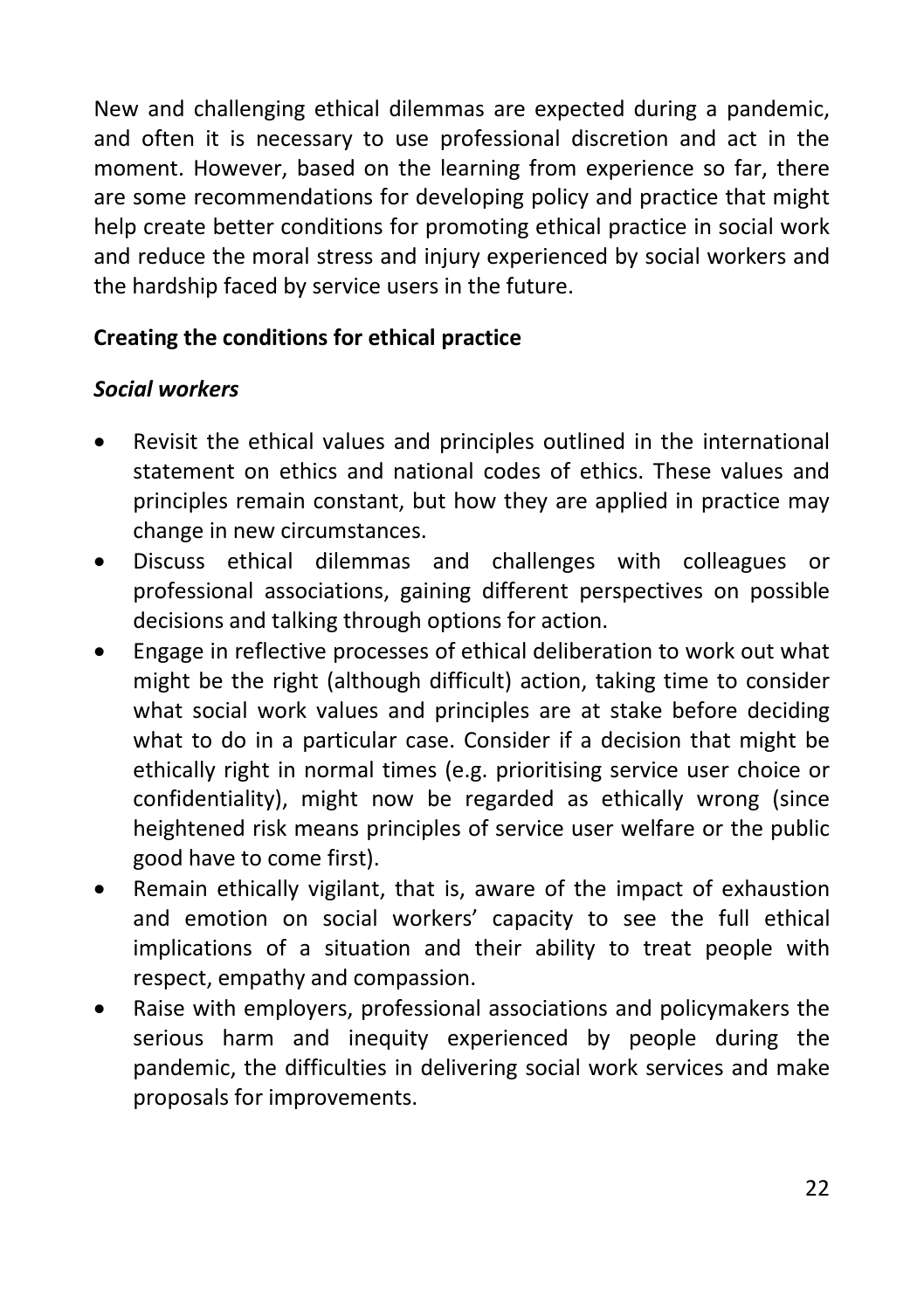#### *Social work employers*

- Ensure all social workers and social work students on placement are supported through regular supervision and team meetings, with opportunities to share ethical dilemmas and challenges and discuss together alternative courses of action and priorities.
- Develop guidance together with frontline social workers about how to operate safely and ethically, including guidelines for ethics in remote/digital working and agreeing when it is acceptable for privacy and confidentiality standards to be changed and services restricted, for example.
- Monitor levels of psychological and moral stress and distress amongst social workers and social work students and ensure that they have permission to take time for rest and recuperation, and to recover from their own and family illness.
- Ensure provision of necessary hygiene equipment and safety measures to enable social workers to carry out their roles in a way that protects both workers and service users.
- Advocate to governments and draw attention to gaps in welfare systems and the need for improvements.

## *National and international associations of social workers (including IFSW)*

- Draw attention to the systemic factors that put some populations at risk, the vital role of social safety nets, the need for universal basic services such as health care, sanitary provision, housing, and communications, all of which are exacerbated in a health care crisis.
- Intensify efforts to collect evidence from social workers and social work organisations about conditions for social workers and service users, and advocate strongly with employers and governments for recognition of social work roles and better guidance for maintaining services.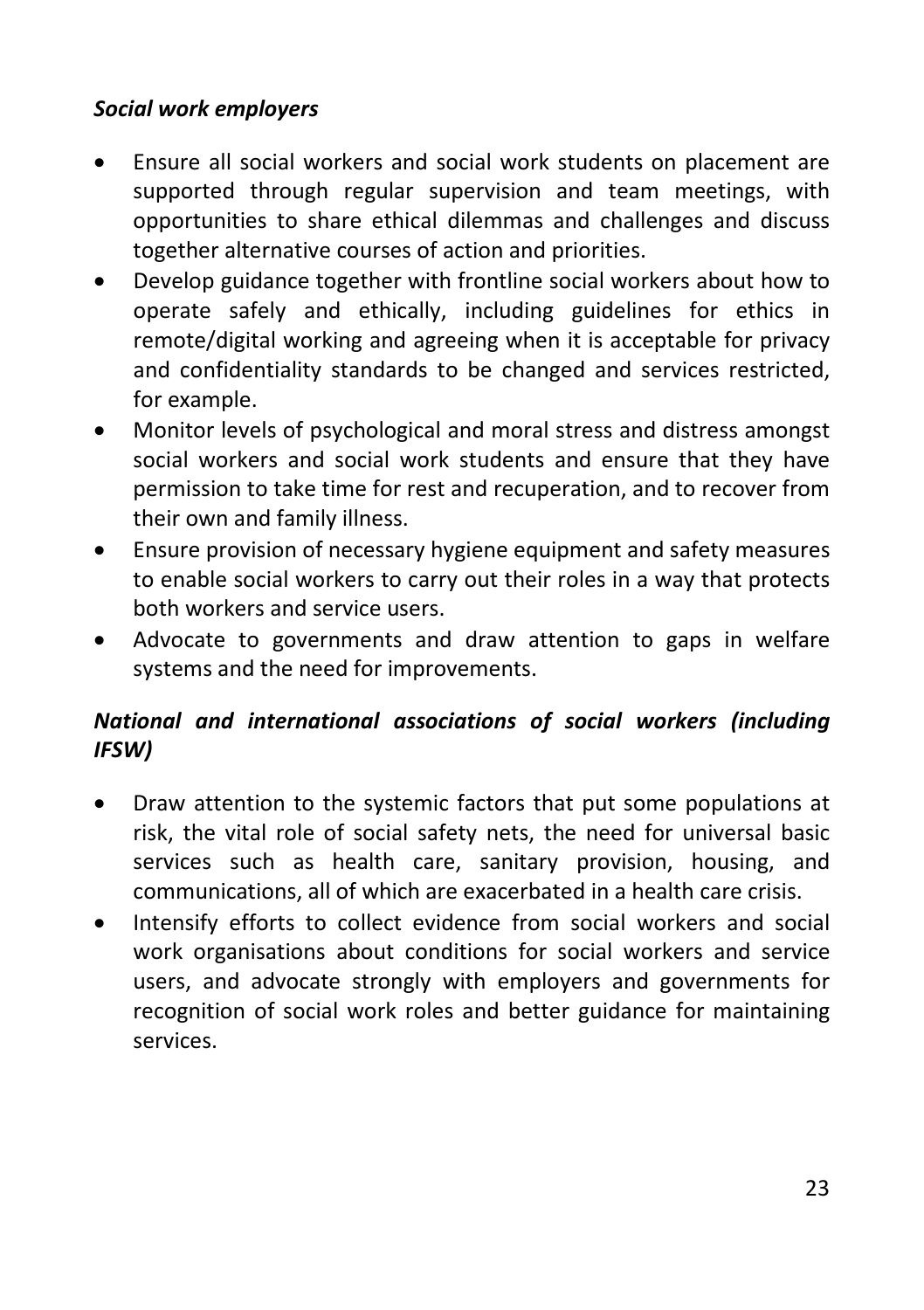• Continue to develop more detailed ethical guidance for social workers and their employers, and create spaces for peer support and learning in relation to tackling ethical dilemmas in practice.

#### *Governments*

- Recognise the critical role played by social workers in providing and supporting social and community-based care, which is as vital as health care in enabling individuals, families and communities to function during a pandemic.
- Acknowledge social workers as key workers and provide them with the necessary protective equipment, digital technology and other resources to do their jobs.
- Issue clear guidelines on how to maintain social work services during a pandemic, keeping services open, while operating as effectively and safely as possible.

## <span id="page-30-0"></span>Acknowledgments

Thanks to all the social workers, students and academics who took time away from their busy lives to share their insights and experiences; national and provincial associations of social workers across the world for distributing the survey; Dawn Hobdy, IFSW Ethics Commissioner and regional members, and IFSW staff for their support, especially Pascal Rudin for formatting the report and Lola Casal-Sanchez for supporting the webinar on ethical challenges; Tian Cai, Didier Dubasque, Ed de Jonge, Audrey Gonin, Brenda Harvey, Maria Sanfelia, Sirpa Saario, Michelle Shum, Ana M Sobočan, María Jesús Úriz and Viktor Virag for additional translation work; Tian Cai, Annalisa Pasini, and Michelle Shum for conducting additional interviews; Mariko Kimura of the Japanese Federation of Social Workers for coordinating the Japanese survey and Viktor Virag for analysis; Teresa Bertotti for ongoing support and encouragement; and Durham University for financial assistance from the Economic and Social Research Council Impact Acceleration Account.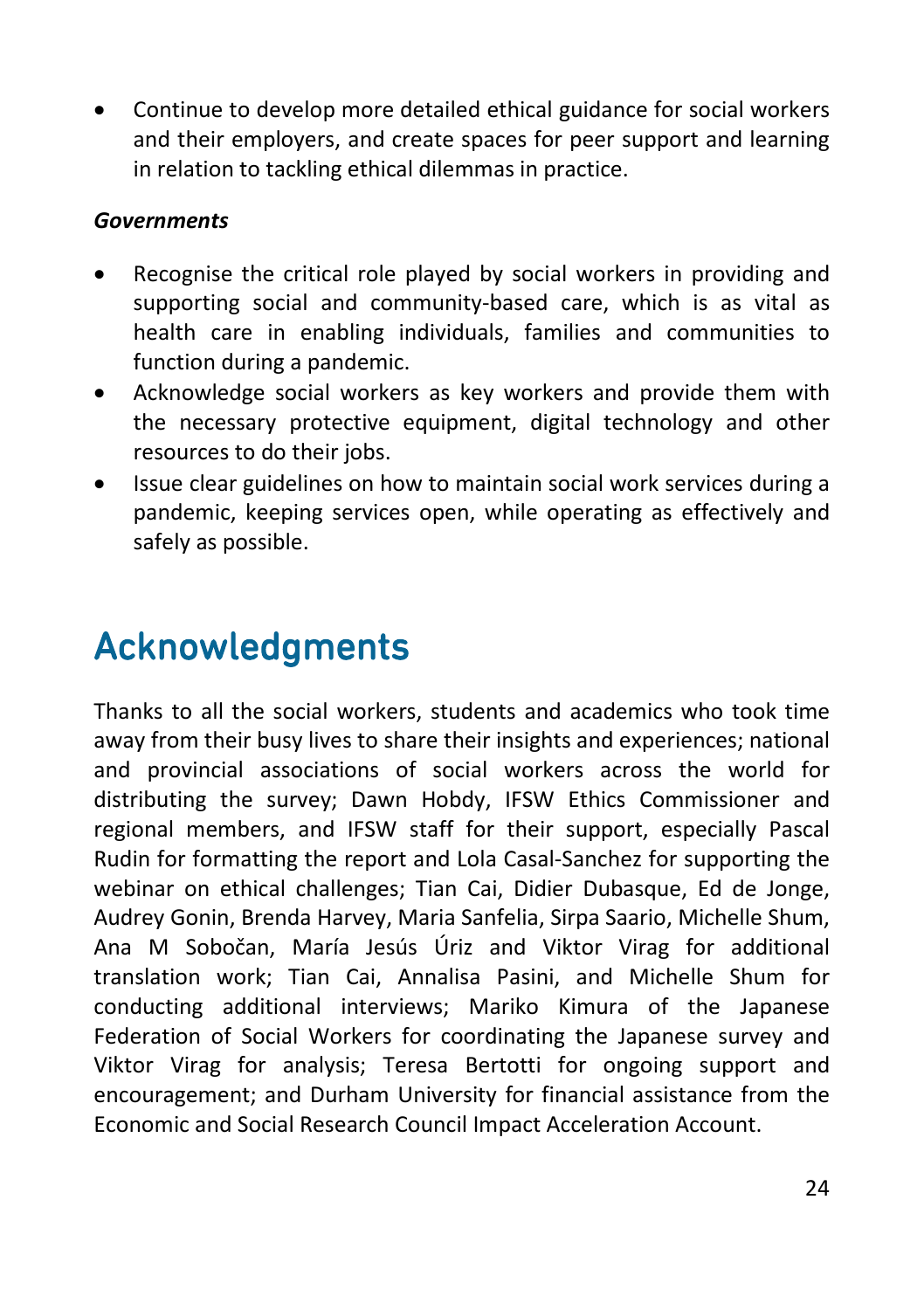# <span id="page-31-0"></span>Appendix 1: The Social Work Ethics Research Partnership

#### **The research team**

- Sarah Banks (Coordinator), Durham University, UK, [s.j.banks@durham.ac.uk](mailto:s.j.banks@durham.ac.uk)
- Tian Cai (Research Assistant), Durham University, UK, [tian.cai@durham.ac.uk](mailto:tian.cai@durham.ac.uk)
- Ed de Jonge, University of Applied Sciences, Utrecht, Netherlands, [ed.dejonge@hu.nl](mailto:ed.dejonge@hu.nl)
- Jane Shears, IFSW Ethics Commission, [jane.shears@basw.co.uk](mailto:jane.shears@basw.co.uk)
- Michelle Shum, Hong Kong Baptist University, Hong Kong, [mhyshum@hkbu.edu.hk](mailto:mhyshum@hkbu.edu.hk)
- Ana M. Sobočan, University of Ljubljana, Slovenia, [AnaMarija.Sobocan@fsd.uni](mailto:AnaMarija.Sobocan@fsd.uni-lj.si)-lj.si
- Kim Strom, University of North Carolina, USA, [ksg@unc.edu](mailto:ksg@unc.edu)
- Rory Truell, IFSW Secretary-General[, rory.truell@ifsw.org](mailto:rory.truell@ifsw.org)
- María Jesús Úriz, Public University of Navarra, Spain, [ivan@unavarra.es](mailto:ivan@unavarra.es)
- Merlinda Weinberg, Dalhousie University, Canada, [Merlinda.Weinberg@Dal.Ca](mailto:Merlinda.Weinberg@Dal.Ca)

#### **Advisor**

• Teresa Bertotti, University of Trento, Italy, [teresa.bertotti@unitn.it](mailto:teresa.bertotti@unitn.it)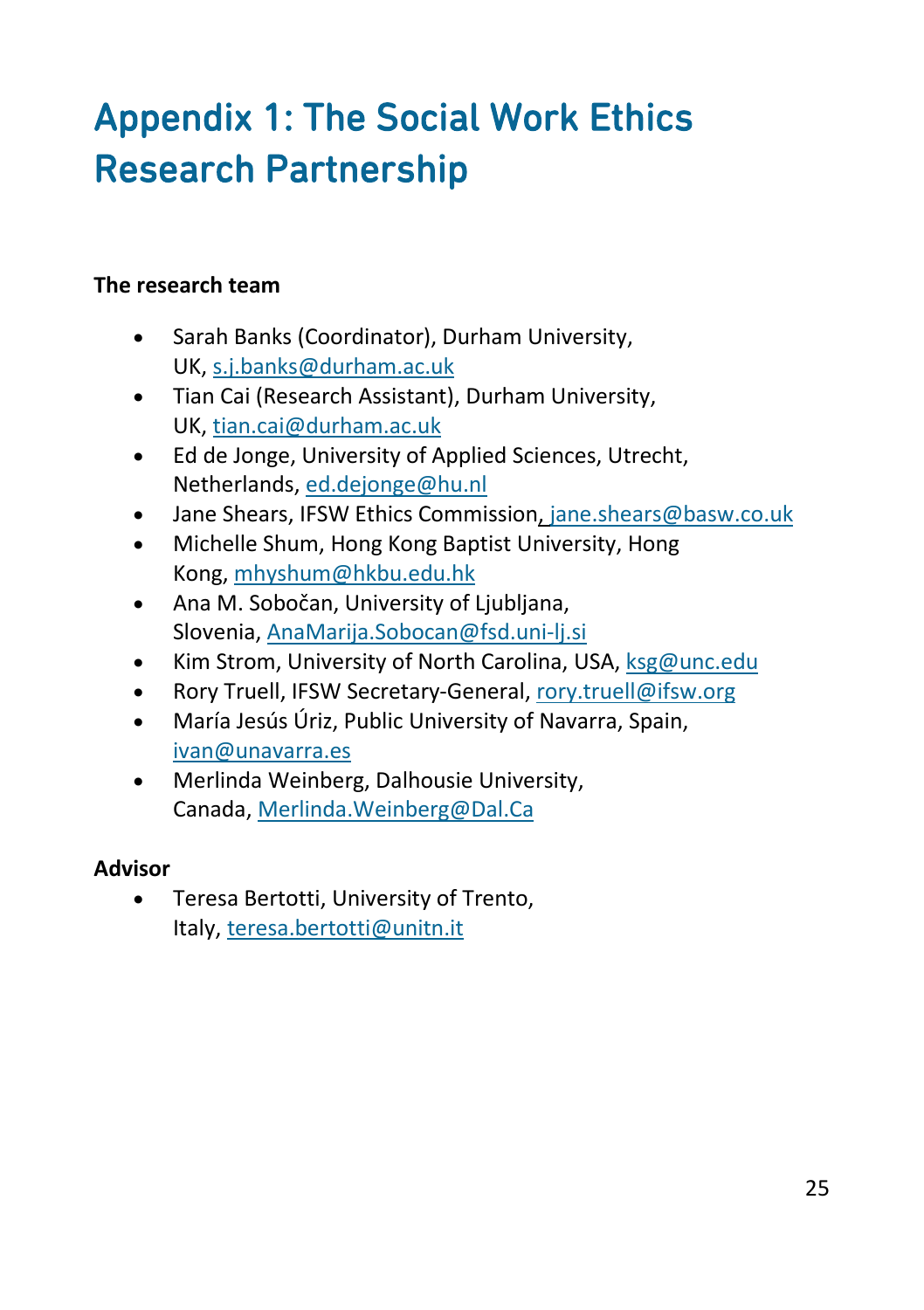# <span id="page-32-0"></span>Appendix 2: The survey questions

#### **Part 1 Consent**

I have read the information about the research, and I consent to the information I give being used in publications to publicise the ethical dilemmas in social workers' experiences under Covid-19 conditions. Research participants' names, organisations and identifying details will not be revealed in any publications. Please tick *eithe*r a) *or* b).

- a. I consent OR
- b. I would like to have a discussion first about how the information I provide will be used.

#### **Part 2 Questions about ethical challenges**

- **1. Briefly describe some of the ethical challenges you are facing/have faced during the Covid-19 outbreak?** (Ethical challenges are situations that give you cause for professional concern, or when it is difficult to decide what is the right action to take. This may be a situation facing you, or something you have come to hear about from others).
- **2. Please give more details of a particular situation you found ethically challenging**. This might be 1 to 2 pages long and might cover:
	- a) *The background* to the situation: your role and responsibilities, the organisational context, any relevant legal or cultural issues.
	- b) *What happened* and who was involved: what you and others said and did.
	- c) *If you made a decision*, what was the decision and what was the reasoning behind it? Did you consult with anyone else?
	- d) *What was your emotional response* (e.g. any positive or negative feelings)?
	- e) *What further reflections* do you have on this situation afterwards?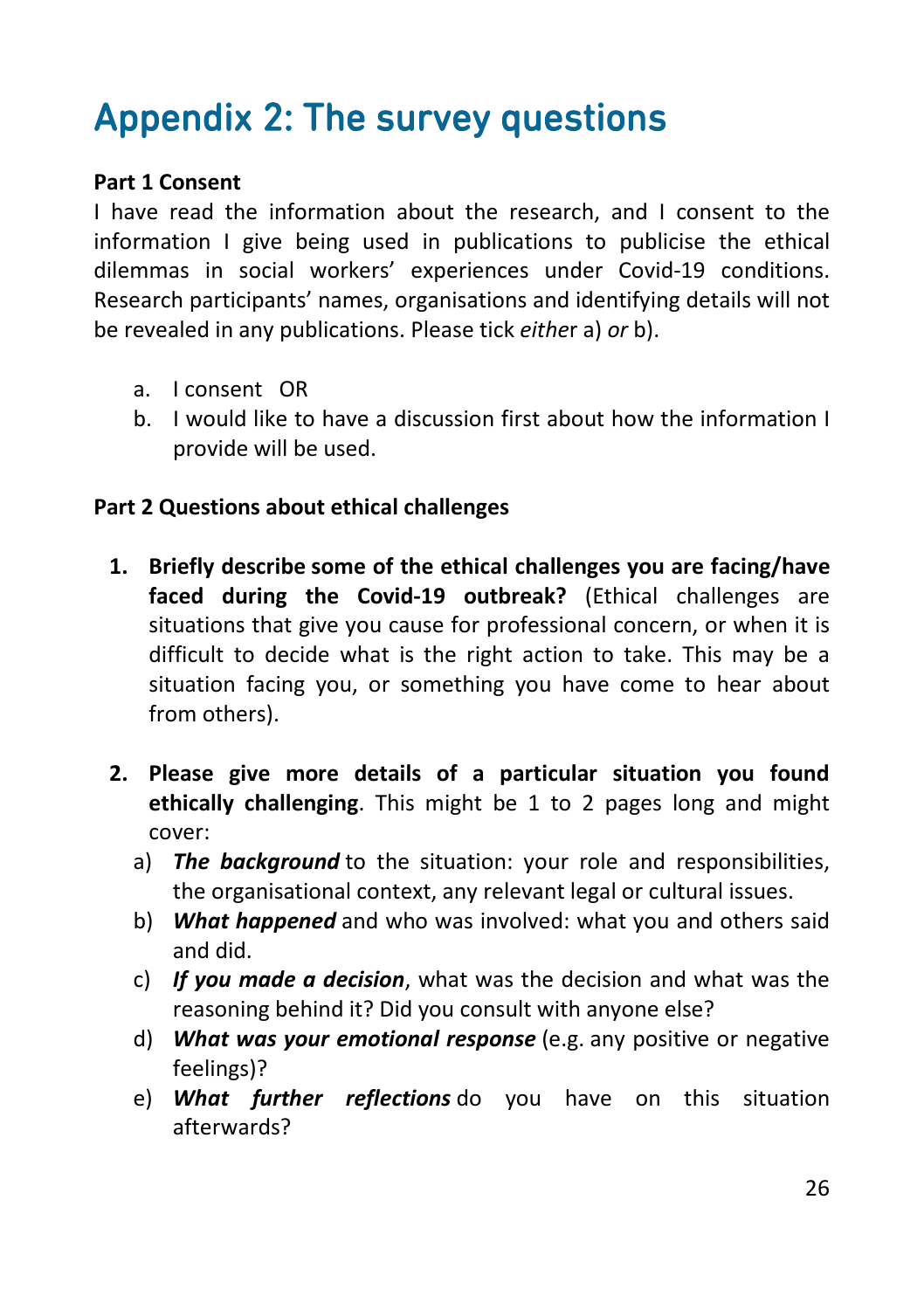## **3. Is there anything else you would like to add?**

## **Part 3 Your details**

The International Federation of Social Workers, and national associations of social work, are wanting to build up a picture of what is happening globally and some further details from you would really help us do this. You do not have to fill in all your personal details if you prefer not to. All details will be anonymised in any publications.

- 1. Your name (for contact purposes only)
- 2. Email (so we can contact you for any further information)
- 3. Country where you work
- 4. Telephone number with country code (if you would like us to contact you)
- 5. Please give your job title and describe your role
- 6. What type of organisation do you work for? (please check one box)
	- i. Statutory (run by the state)
	- ii. NGO (e.g. a charity)
	- iii. Private
	- iv. Other
	- v. I am independent/self employed

If you answered 'yes' to iv) or v) please describe your work

- 7. How many years' experience do you have in social work?
- 8. Are you a social work student?
- 9. Do you identify as
	- i. male
	- ii. female
	- iii. other

If you answered 'yes' to iii) please describe your identity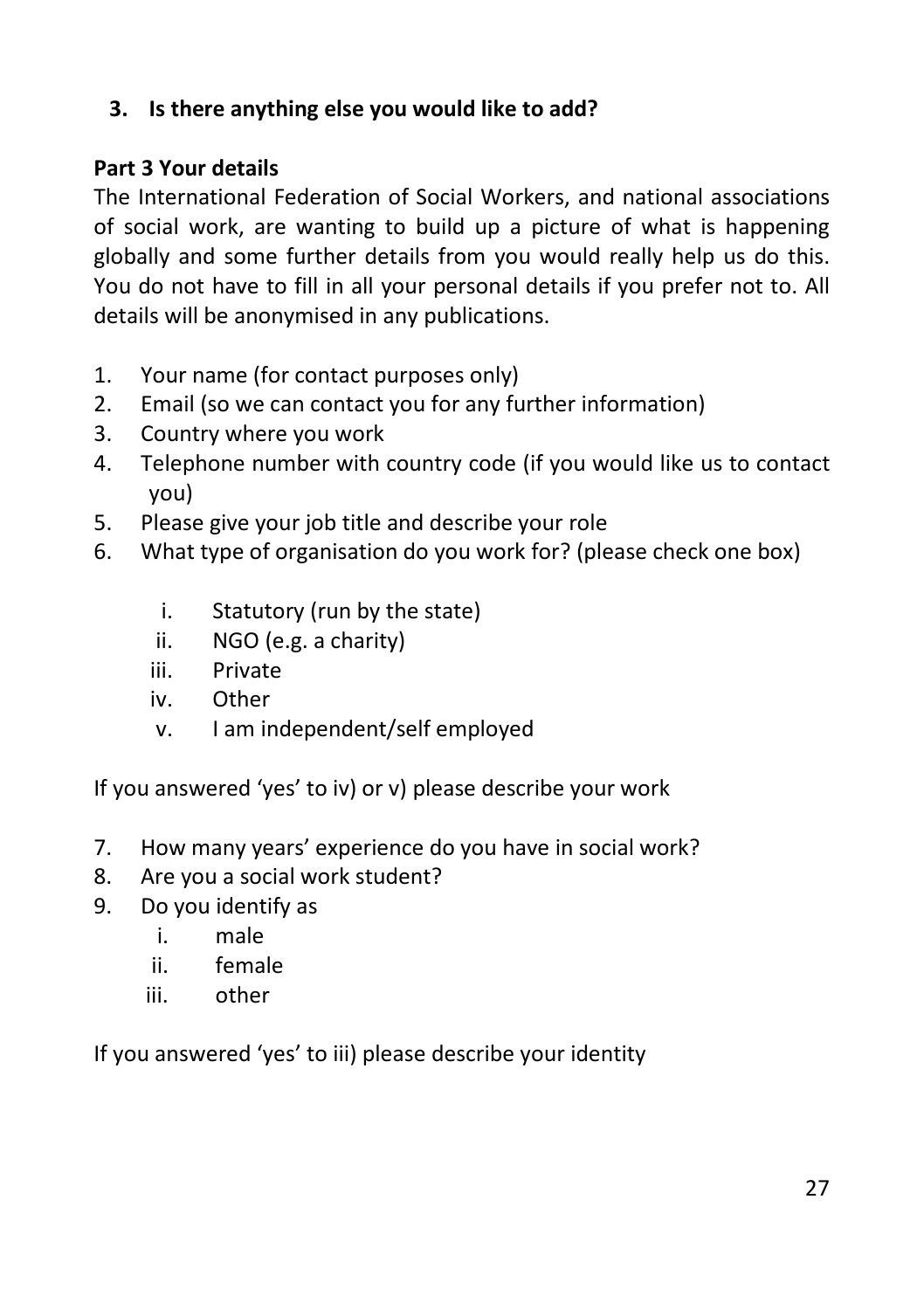## <span id="page-34-0"></span>Appendix 3: The respondents

**Total number of responses to the online survey**: 505

#### **Countries**: 54

Argentina (1), Australia (11), Austria (2), Belgium (3), Brazil (1), Brunei (1), Canada (78), Chile (2), China (6, comprising mainland China, 2, Hong Kong 2, Taiwan 2), Colombia (2), Costa Rica (1), Croatia (1), Finland (2), France (34), Germany (6), Ghana (1), Greece (1), Guatemala (1), Guinea (1), Iceland (1), India (6), Ireland (2), Italy (49), Japan (1), Lesotho (1), Lithuania (5), Malaysia (3), Malawi (1), Malta (1), Mexico (1), Netherlands (37), New Zealand (3), Nigeria (4), Norway (2), Pakistan (1), Peru (1), Philippines (1), Portugal (6), Puerto Rico (28), Democratic Republic of the Congo (2), Romania (1), Rwanda (1), Senegal (1), Slovenia (15), South Africa (2), Spain (57), Sri Lanka (1), Switzerland (1), Sweden (1), Uganda (1), UK (41), Ukraine (1), USA (57), Zimbabwe (1), No country given (13)

#### **Type of organisation**

| Statutory:                       | 241 (47.7%)                            |
|----------------------------------|----------------------------------------|
| NGO:                             | 60 (11.9%)                             |
| Private:                         | 69 (13.7%)                             |
| Other:                           | 90 (17.8%, universities, research      |
|                                  | institutes, hospitals, health centres, |
|                                  | students, unemployed, hybrid           |
|                                  | organisations).                        |
| Independent/self-employed:       | 21 (4.2%)                              |
| No response:                     | 24 (4.8%)                              |
| <b>Experience in social work</b> |                                        |
| Less than a year:                | 13 (2.6%)                              |
| $1-5$ years:                     | 87 (17.2%)                             |
| $6-10$ years:                    | 87 (17.2%)                             |
| $11-15$ years:                   | 66 (13.1%)                             |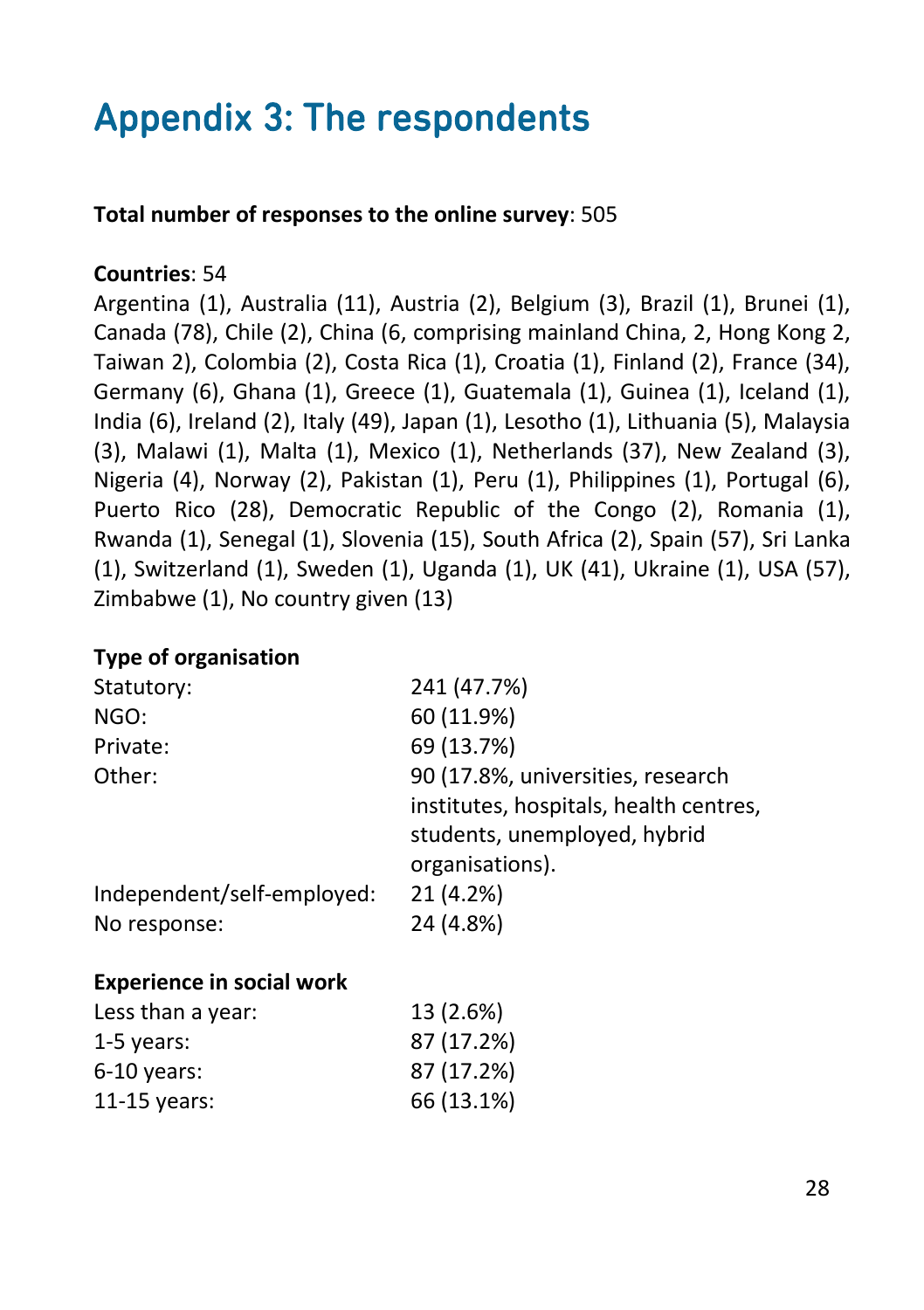| More than 15 years:<br>No response: | 217 (43.0%)<br>35 (6.9%)                    |
|-------------------------------------|---------------------------------------------|
| Social work students:               | 74 (14.7%)                                  |
| <b>Gender identity</b>              |                                             |
| Male:                               | 77 (15.2%)                                  |
| Female:                             | 403 (79.8%)                                 |
| Other:                              | 4 (0.8%, world citizen, captain, non-binary |
| No response:                        | person, group person)<br>21 (4.2%)          |
|                                     |                                             |

## **Additional responses:**

11 interviews from Hong Kong

91 modified survey responses from Japan